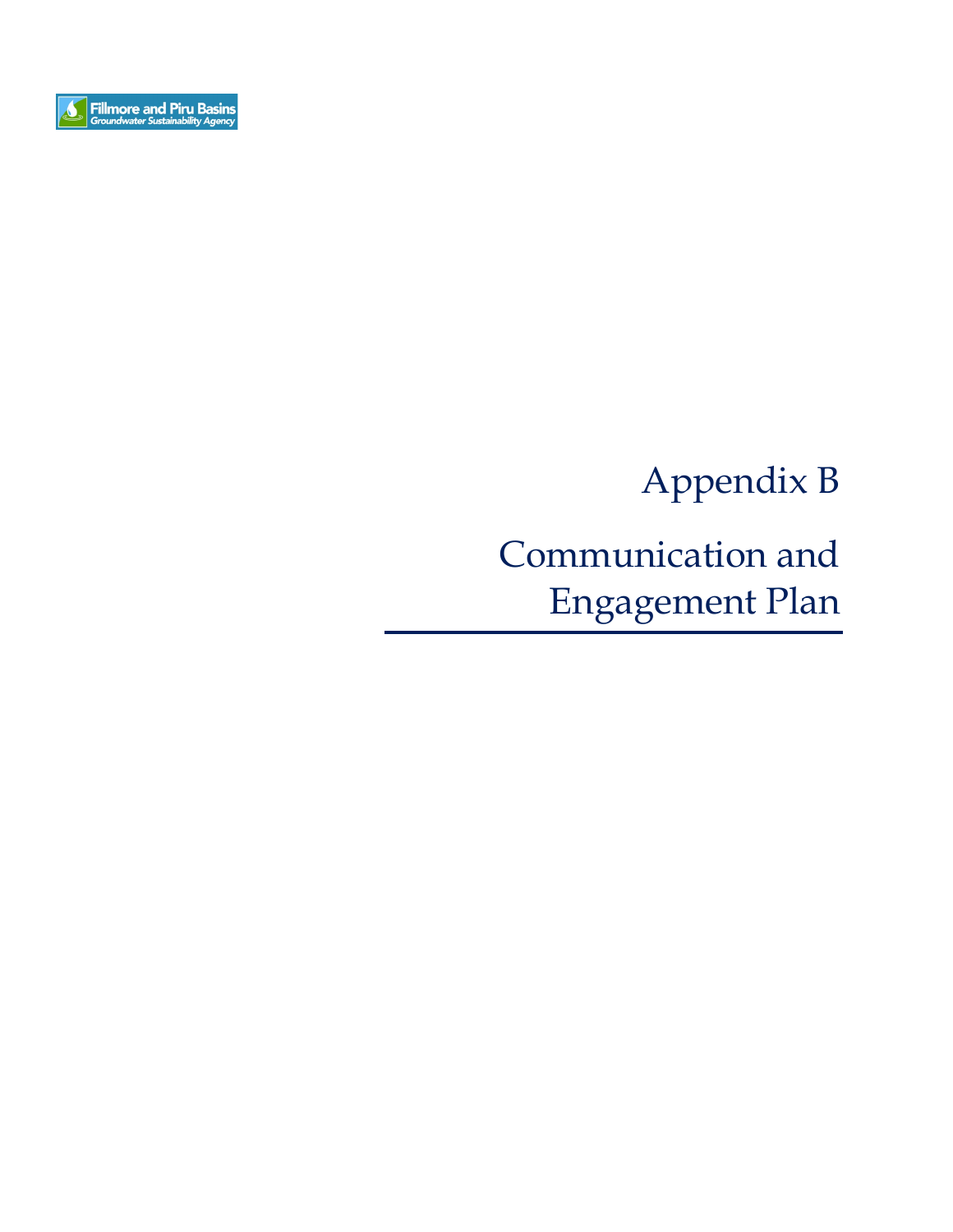# **Fillmore and Piru Basins Groundwater Sustainability Agency Stakeholder Communications and Engagement Plan October 27, 2021**

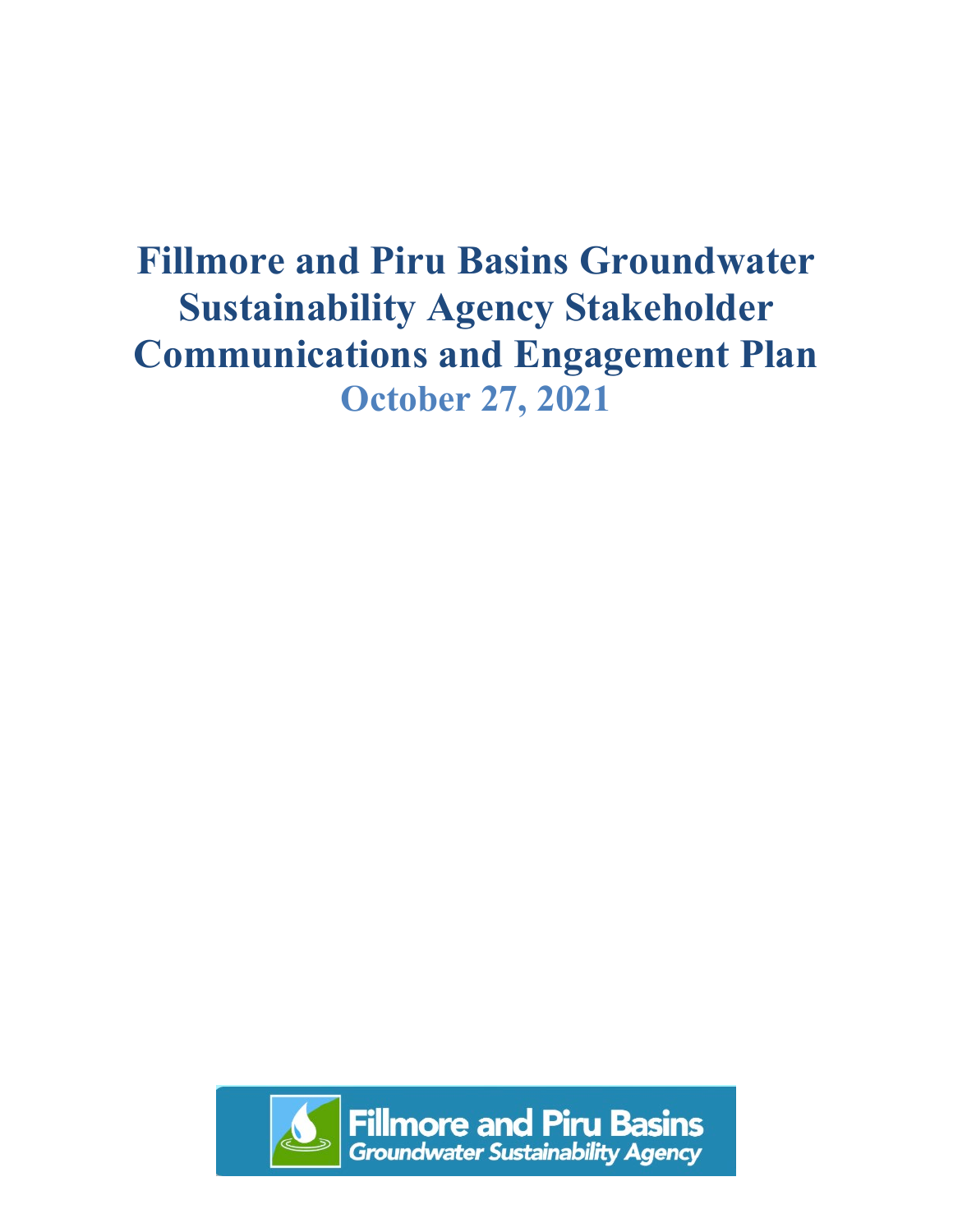## **Contents**

| Appendix B: Stakeholder Workshop Outreach Tracking and Documentation Tool 15 |
|------------------------------------------------------------------------------|
|                                                                              |
|                                                                              |
|                                                                              |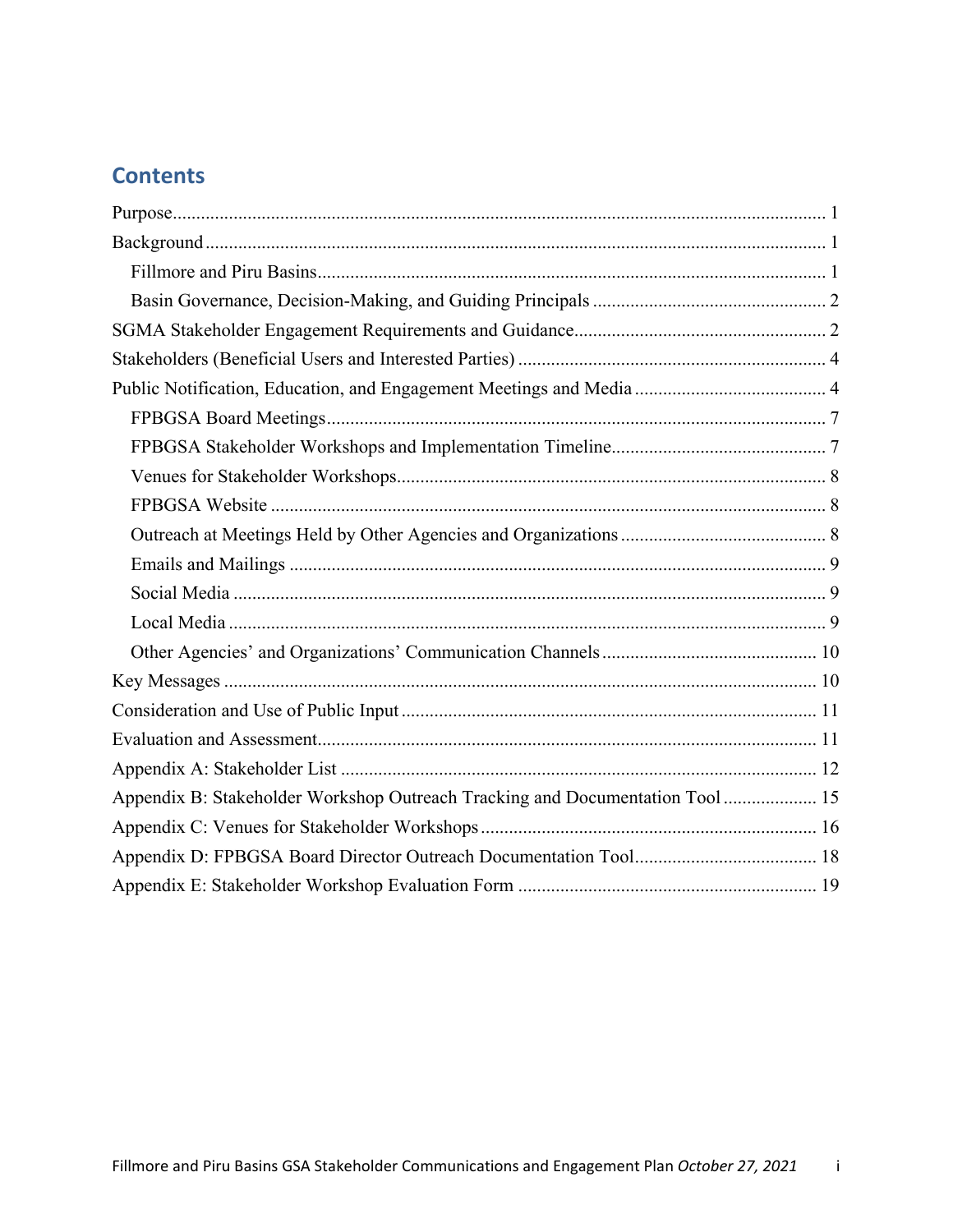#### <span id="page-3-0"></span>**Purpose**

California's Sustainable Groundwater Management Act (SGMA) of 2014 requires broad and diverse stakeholder involvement in the development and implementation of Groundwater Sustainability Plans (GSP) by Groundwater Sustainability Agencies (GSA). The purpose of this Stakeholder Communications and Engagement Plan (C&E Plan) is to set forth the Fillmore and Piru Basins Groundwater Sustainability Agency's (FPBGSA or Agency) methods for conducting stakeholder engagement, consistent with the requirements of SGMA. This C&E Plan provides a roadmap and tools for outreach and engagement and makes transparent to stakeholders, their opportunities to participate in the Agency's decision-making process. This Plan was used to guide stakeholder engagement during GSP development and will be used during GSP implementation.

SGMA requires GSAs to consider the interests of all Beneficial Users and Uses of groundwater in the Basins. Beneficial Users and Uses are defined in SGMA Section 10723.2 (discussed below under "SGMA Stakeholder Engagement Requirements and Guidance"). The GSP Emergency Regulations (Section Section 354.10) require that GSAs document in a communication section of the GSP, their efforts to actively engage diverse social, cultural, and economic elements of the population within their basins; opportunities provided for public engagement and input; and how public input is used by the Agency.

Broad and meaningful stakeholder engagement and active participation in the decision-making process will assure regulatory compliance and will increase community awareness of the GSP and potential Beneficial User support during SGMA implementation.

*Note: This Plan presents a set of potential outreach methods for stakeholder engagement by the FPBGSA that were considered during preparation of GSPs for the Fillmore and Piru Basins and that may be used during implementation of the GSPs. The Agency will select appropriate outreach tools for each stakeholder event. The GSPs identify outreach and engagement activities that occurred during GSP preparation (see Section 2.1.5 Notice and Communication). In order to ensure an adaptive, responsive approach to stakeholder outreach and engagement, this plan may be updated and amended during its implementation.*

### <span id="page-3-1"></span>**Background**

#### <span id="page-3-2"></span>Fillmore and Piru Basins

The Fillmore and Piru Groundwater Subbasins (Basins) are within the Santa Clara River Valley in Ventura County. The California Department of Water Resources (DWR) has assigned a High Priority ranking to both Basins, principally because groundwater is the primary source of water for all water users.

The Basins are situated downstream and west of the Santa Clara River Valley East Subbasin, and upstream and east of the Santa Paula Subbasin, and are hydrogeologically connected to each other and to the upstream and downstream basins.

The Basins are characterized by diverse communities and varying land use including urban and agricultural areas. By acreage, agricultural use makes up the largest developed portion of the Basins.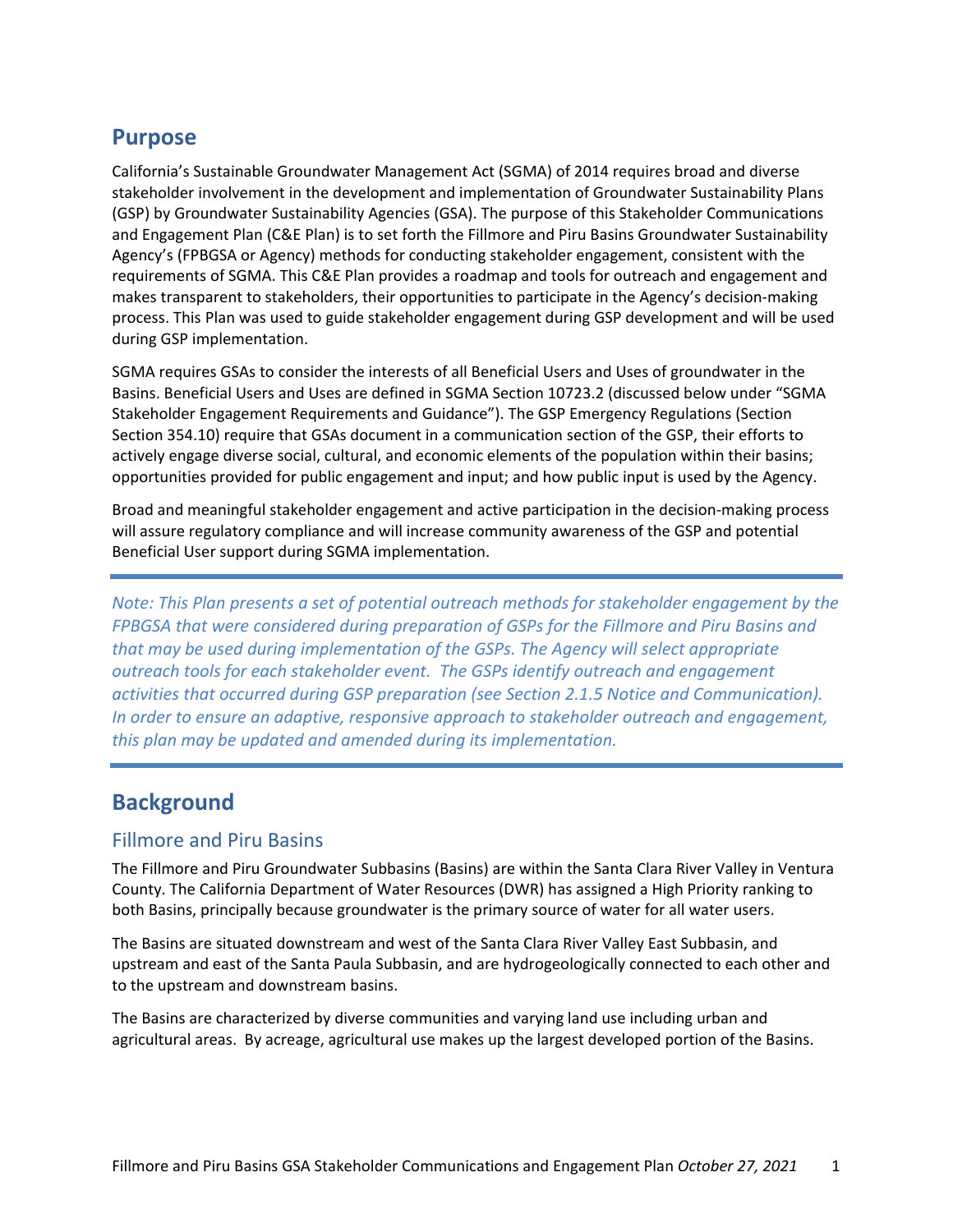#### <span id="page-4-0"></span>Basin Governance, Decision-Making, and Guiding Principals

The FPBGSA is a joint powers authority created by the County of Ventura, City of Fillmore, United Water Conservation District (UWCD) for the purpose of implementing SGMA and is governed by a Joint Exercise of Powers Agreement (JPA). The JPA establishes a Board of Directors comprised of three Member Directors (one from each Member Agency), one Director representing the Fillmore Pumpers Association, one Director representing the Piru Pumpers Association, and an Environmental Stakeholder Director to govern and make decisions for the Agency. The JPA and the Agency's Bylaws set forth voting procedures that shall be used to make decisions on the GSP and its implementation (JPA Section 9,2 and Bylaws Section 3.4).

According to these procedures, voting by the Board of Directors shall be made on the basis of one vote for each Director, provided however, that if the matter to be voted on exclusively concerns one of the Basins and not the other, the pumper Stakeholder Director representing pumper interests in the unaffected Basin may participate in Board discussions of the matter but shall not vote on the matter. All decisions of the Board shall require the affirmative vote of at least four (4) Directors, unless one or more Directors is absent or conflicted from voting on the matter, or a pumper Stakeholder Director is prohibited from voting per this section, in which case a decision of the Board shall require the affirmative vote of at least three (3) Directors.

The FPBGSA has developed a set of Guiding Principles that describe commitments and common interests Agency leaders have agreed to follow as they implement SGMA. These Guiding Principles are posted on the Agency's website [\(https://s29420.pcdn.co/wp-content/uploads/2019/11/2019-11-21-](https://s29420.pcdn.co/wp-content/uploads/2019/11/2019-11-21-FPBGSA-Guiding-Principles-FINAL-Approved-on-11-21-19.pdf) [FPBGSA-Guiding-Principles-FINAL-Approved-on-11-21-19.pdf\)](https://s29420.pcdn.co/wp-content/uploads/2019/11/2019-11-21-FPBGSA-Guiding-Principles-FINAL-Approved-on-11-21-19.pdf). They include general principles of understanding and specific principles related to governance, communication and education, funding and finances, and SGMA implementation and sustainability.

## <span id="page-4-1"></span>**SGMA Stakeholder Engagement Requirements and Guidance**

SGMA and its GSP Emergency Regulations provide a number of requirements related to stakeholder engagement during GSP preparation and of documentation within the GSP. These requirements include:

• SGMA (Section 10723.2) calls for consideration of all interests of all beneficial uses and users of groundwater:

*The groundwater sustainability agency shall consider the interests of all beneficial uses and users of groundwater, as well as those responsible for implementing groundwater sustainability plans. These interests include, but are not limited to, all of the following:* 

*(a) Holders of overlying groundwater rights, including:* 

*(1) Agricultural users.* 

*(2) Domestic well owners.* 

- *(b) Municipal well operators.*
- *(c) Public water systems.*
- *(d) Local land use planning agencies.*
- *(e) Environmental users of groundwater.*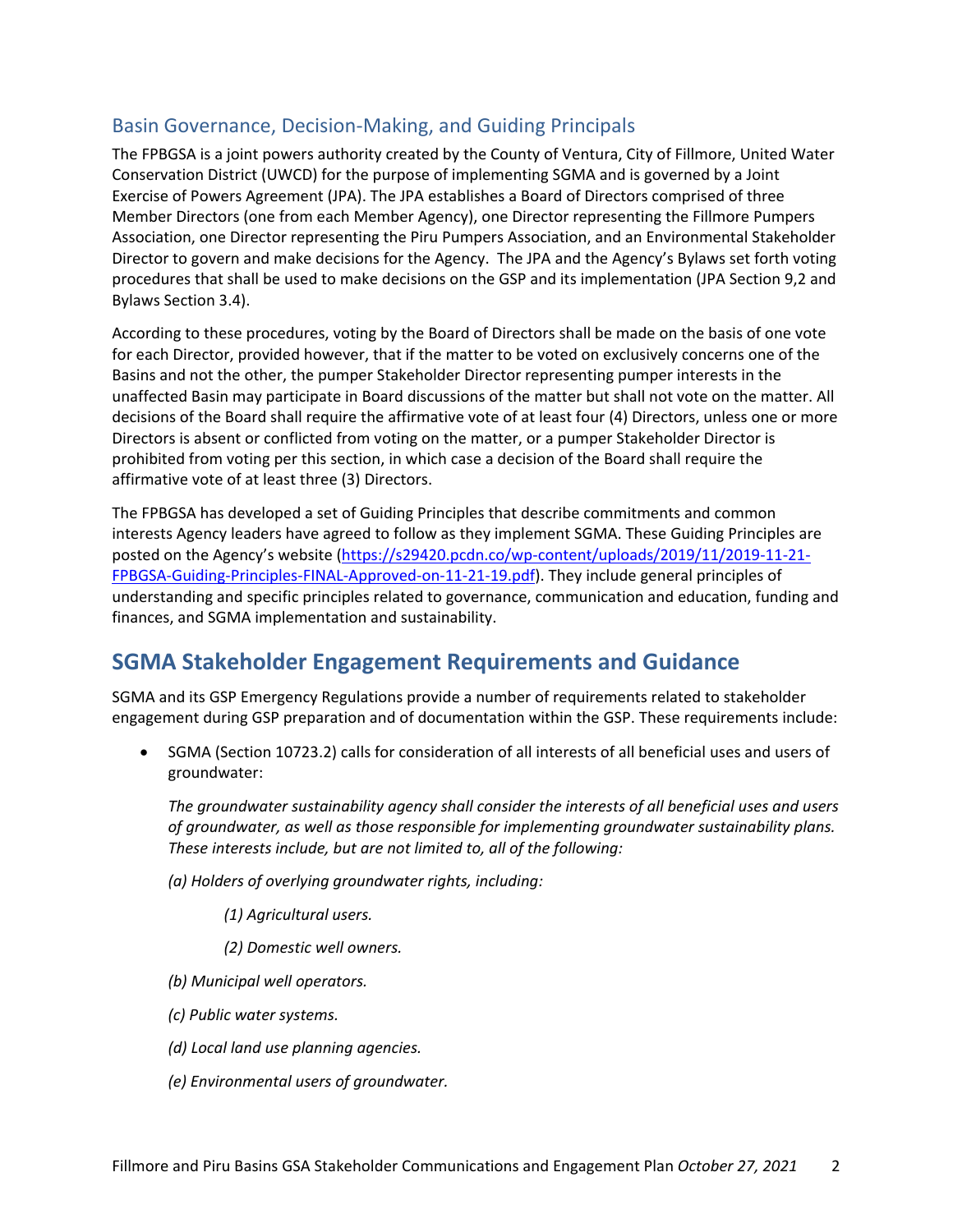*(f) Surface water users, if there is a hydrologic connection between surface and groundwater bodies.* 

*(g) The federal government, including, but not limited to, the military and managers of federal lands.* 

*(h) California Native American tribes.* 

*(i) Disadvantaged communities, including, but not limited to, those served by private domestic wells or small community water systems.* 

*(j) Entities listed in Section 10927 that are monitoring and reporting groundwater elevations in all or a part of a groundwater basin managed by the groundwater sustainability agency.*

• SGMA (Section 10723.4) requires the maintenance of an interested persons list:

*The groundwater sustainability agency shall establish and maintain a list of persons interested in receiving notices regarding plan preparation, meeting announcements, and availability of draft plans, maps, and other relevant documents. Any person may request, in writing, to be placed on the list of interested persons.*

• SGMA GSP Emergency Regulations (Section 354.10) set forth notification requirements as follows:

*Each Plan shall include a summary of information relating to notification and communication by the Agency with other agencies and interested parties including the following:*

*(a) A description of the beneficial uses and users of groundwater in the basin, including the land uses and property interests potentially affected by the use of groundwater in the basin, the types of parties representing those interests, and the nature of consultation with those parties.*

*(b) A list of public meetings at which the Plan was discussed or considered by the Agency.*

*(c) Comments regarding the Plan received by the Agency and a summary of any responses by the Agency.*

*(d) A communication section of the Plan that includes the following:*

*(1) An explanation of the Agency's decision-making process.*

*(2) Identification of opportunities for public engagement and a discussion of how public input and response will be used.*

*(3) A description of how the Agency encourages the active involvement of diverse social, cultural, and economic elements of the population within the basin.*

*(4) The method the Agency shall follow to inform the public about progress implementing the Plan, including the status of projects and actions.*

- *1. An explanation of the Agency's (GSAs) decision-making process.*
- *2. Identification of opportunities for public engagement and a discussion of how public input and response will be used.*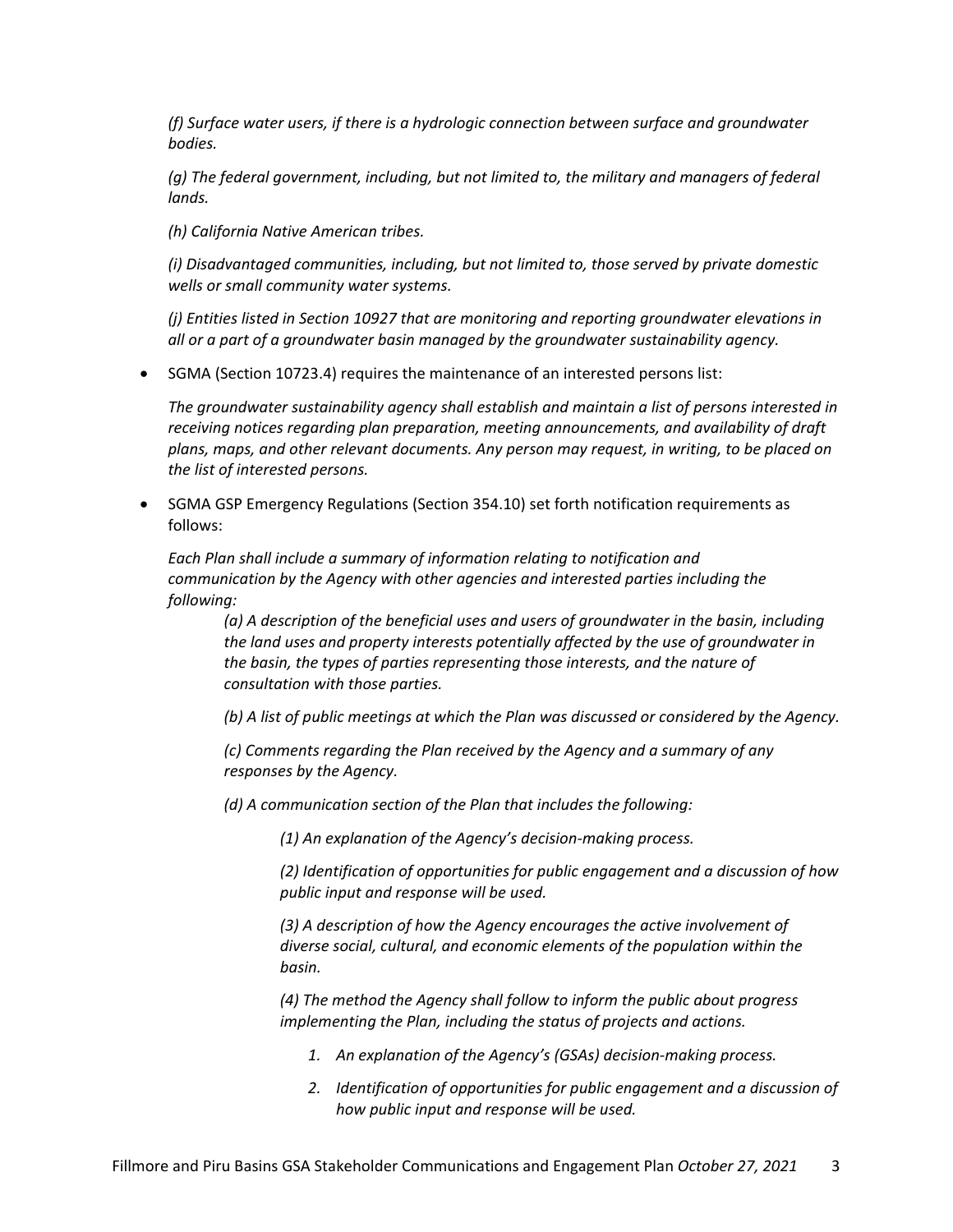- *3. A description of how the Agency (GSA) encourages the active involvement of diverse social, cultural, and economic elements of the population within the basin.*
- *4. The method the Agency (GSA) shall follow to inform the public about progress implementing the Plan, including the status of projects and actions.*

DWR has prepared a *Guidance Document for Groundwater Sustainability Plan Stakeholder Communication and Engagement* (DWR Guidance Document) (January 2018) to assist GSAs in providing broad and meaningful stakeholder engagement. **Figure 1** presents a summary of SGMA required engagement and notification requirements for all phases of SGMA as presented in the Guidance Document.

### <span id="page-6-0"></span>**Stakeholders (Beneficial Users and Interested Parties)**

As described above, SGMA requires the FPBGA to consider all interests of all Beneficial Uses and Users of groundwater and maintain an interested parties list.

To assist GSAs in identifying stakeholders that reflect diverse social, cultural and economic elements of the population, the DWR Guidance Document provides a Stakeholder Engagement Chart that lists various interest and examples of stakeholder groups within each of these categories. This chart is shown below as **Table 1**. For purposes of this C&E Plan, Beneficial Users and interested parties are collectively referred to as stakeholders. At the outset of GSP preparation, the FPBGSA developed an initial stakeholder list, considering the requirements of SGMA, GSP Regulations, and the DWR Guidance Document. This list was expanded as additional stakeholders were identified or requested to be added. This list is presented in **Appendix A** (omitting contact and confidential personal information). It includes Beneficial Users, people who have signed up for the Agency's email list, and other potentially interested parties including local businesses, government agencies, associations, and service organizations.

The list will evolve during GSP development as additional stakeholders are identified.

### <span id="page-6-1"></span>**Public Notification, Education, and Engagement Meetings and Media**

The FPBGSA seeks to provide multiple opportunities and formats to notify the public about upcoming meetings, provide GSP status updates, educate all Beneficial Users, and obtain public input about various GSP components. These include Board Meetings, Stakeholder Workshops, the Agency's website, Board Director updates and discussions at meetings held by other agencies and organizations, emails and mailings, social media postings, and local media advertisements and articles. The anticipated functions of these meetings and media are summarized on **Table 2**. The outreach methods listed on Table 2 and described below are intended to present a range of options available to the FPBGSA as it conducts stakeholder engagement. The FPBGSA will chose the appropriate and most effective methods from among these options (likely using some but not necessarily all of the listed options) as well as additional methods that may become available. The outreach approach may change during the course of GSP implementation based on insights gained and feedback from stakeholders.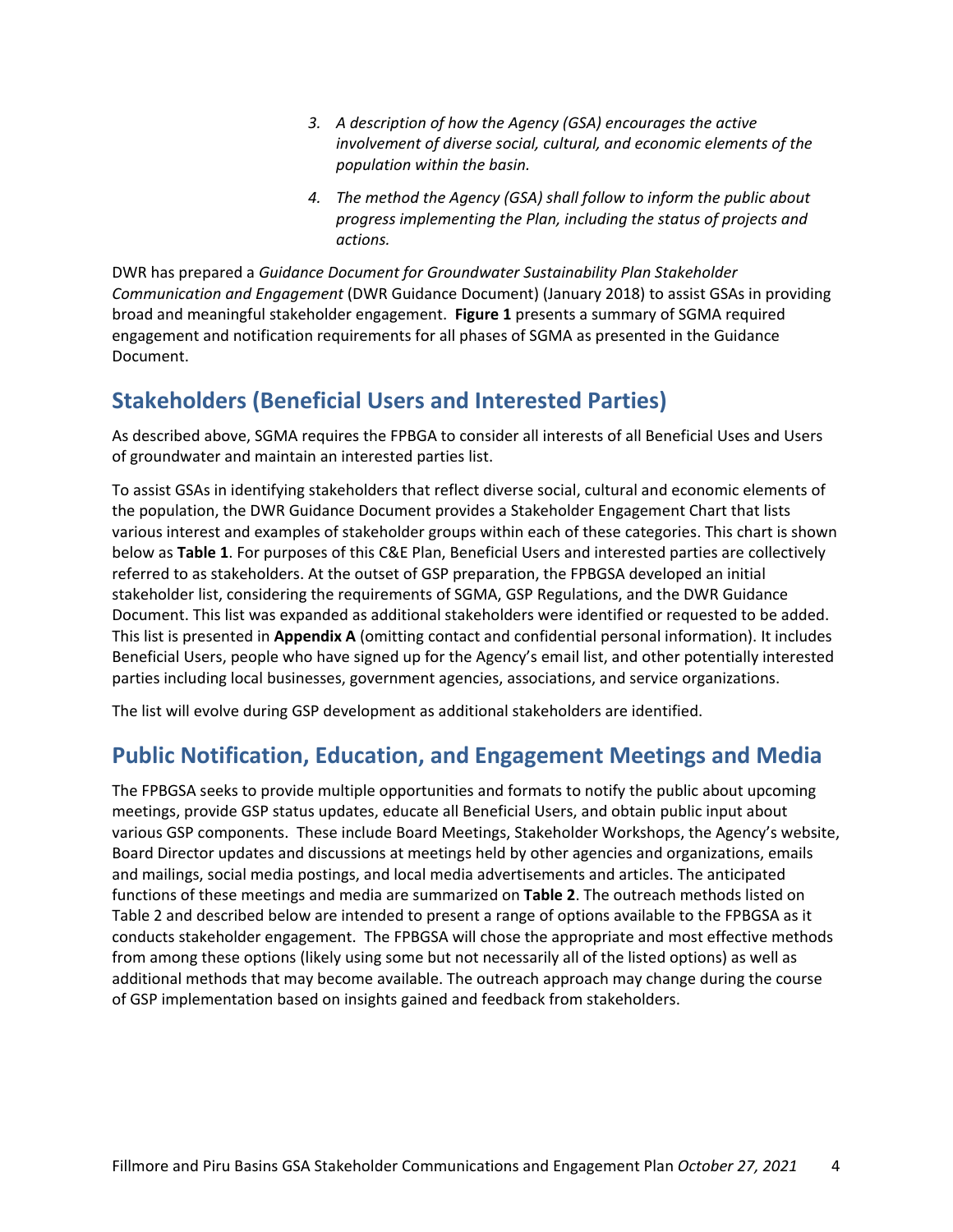#### **Figure 1: SGMA Notification and Engagement Requirements**

| <b>Phase 1 Engagement Requirements</b>                                                                                                                                                                                                                                                                                                                                                                                                                                                                                                                         | <b>Phase 2 Engagement Requirements</b>                                                                                                                                                                                                                                                                                                                                                                                                                                                                                                                                                                                                                                                                                                                                              |
|----------------------------------------------------------------------------------------------------------------------------------------------------------------------------------------------------------------------------------------------------------------------------------------------------------------------------------------------------------------------------------------------------------------------------------------------------------------------------------------------------------------------------------------------------------------|-------------------------------------------------------------------------------------------------------------------------------------------------------------------------------------------------------------------------------------------------------------------------------------------------------------------------------------------------------------------------------------------------------------------------------------------------------------------------------------------------------------------------------------------------------------------------------------------------------------------------------------------------------------------------------------------------------------------------------------------------------------------------------------|
| + Establish and Maintain List of Interested Parties §10723.4<br>GSA Formation Public Notice $$10723(b)$<br>$\cdot$ GSA Formation Public Hearing $$10723(b)$<br>• GSA Formation (due 6/30/17) §10723(b)<br>Notify DWR:<br>$\rightarrow$ Indude list of interested parties<br>Explain how parties' interests will be considered<br>$\mathcal{Y}$<br>• Pre-GSP Development \$10727.8<br>Provide a written statement describing how interested parties<br>may participate to:<br>> DWR<br>Cities within the GSA boundary<br>Counties within the GSA boundary<br>Y. | $\cdot$ GSP Initial Notification §353.6*<br>• GSP Preparation §10727.8 and §10723.2<br>$>$ Encourage active involvement<br>Consider beneficial uses and users of groundwater when describing<br>Undesirable Results, Minimum Thresholds, and Projects & Actions<br>• GSP Communications Section $$354.10*$<br>$>$ GSA decision-making process<br>$>$ Opportunities for engagement and how public input is used<br>$>$ How GSA encourages active involvement<br>$\rightarrow$ Method of informing the public<br>• Public Notice of Proposed Adoption \$10728.4<br>• GSP Adoption Public Hearing \$10728.4<br>$\cdot$ GSP Submittal §354.10*<br>$>$ Indude a summary of communications: description of beneficial<br>uses/users, list of public meetings, comments received/responses |
| <b>Phase 3 Engagement Requirements</b>                                                                                                                                                                                                                                                                                                                                                                                                                                                                                                                         | <b>Phase 4 Engagement Requirements</b>                                                                                                                                                                                                                                                                                                                                                                                                                                                                                                                                                                                                                                                                                                                                              |
| $\cdot$ 60 Day Comment Period $\S 353.8^*$<br>$\rightarrow$ Any person may provide comments to DWR regarding a proposed or<br>adopted GSP via the SGMA Portal at http://sqma.water.ca.gov/portal/                                                                                                                                                                                                                                                                                                                                                              | • Public Notices and Meetings $$10730$<br>$>$ Before amending a GSP<br>$\sim$ Drior to imposing ar increasing a fea-                                                                                                                                                                                                                                                                                                                                                                                                                                                                                                                                                                                                                                                                |

 $\rightarrow$  Comments will be posted to DWR's website

- $\rightarrow$  -Prior to imposing or increasing a fee-
- Encourage Active Involvement  $$10727.8$

#### **Engagement Requirements Applicable to ALL PHASES**

- Beneficial Uses and Users \$10723.2 Consider interests of all beneficial uses and users of groundwater
- + Advisory Committee §10727.8
	- GSA may appoint and consult with an advisory committee
- Public Notices and Meetings  $$10730$ 
	- $\rightarrow$  Before electing to be a GSA
	- $\rightarrow$  Before adopting or amending a GSP
	- $\rightarrow$  Prior to imposing or increasing a fee

- Encourage Active Involvement  $$10727.8$ Encourage the active involvement of diverse social, cultural, and

economic elements of the population within the groundwater basin

- Native American Tribes  $$10720.3$ 
	- $>$  May voluntarily agree to participate
	- > See Engagement with Tribal Government Guidance Document
- + Federal Government \$10720.3
	- $>$  May voluntarily agree to participate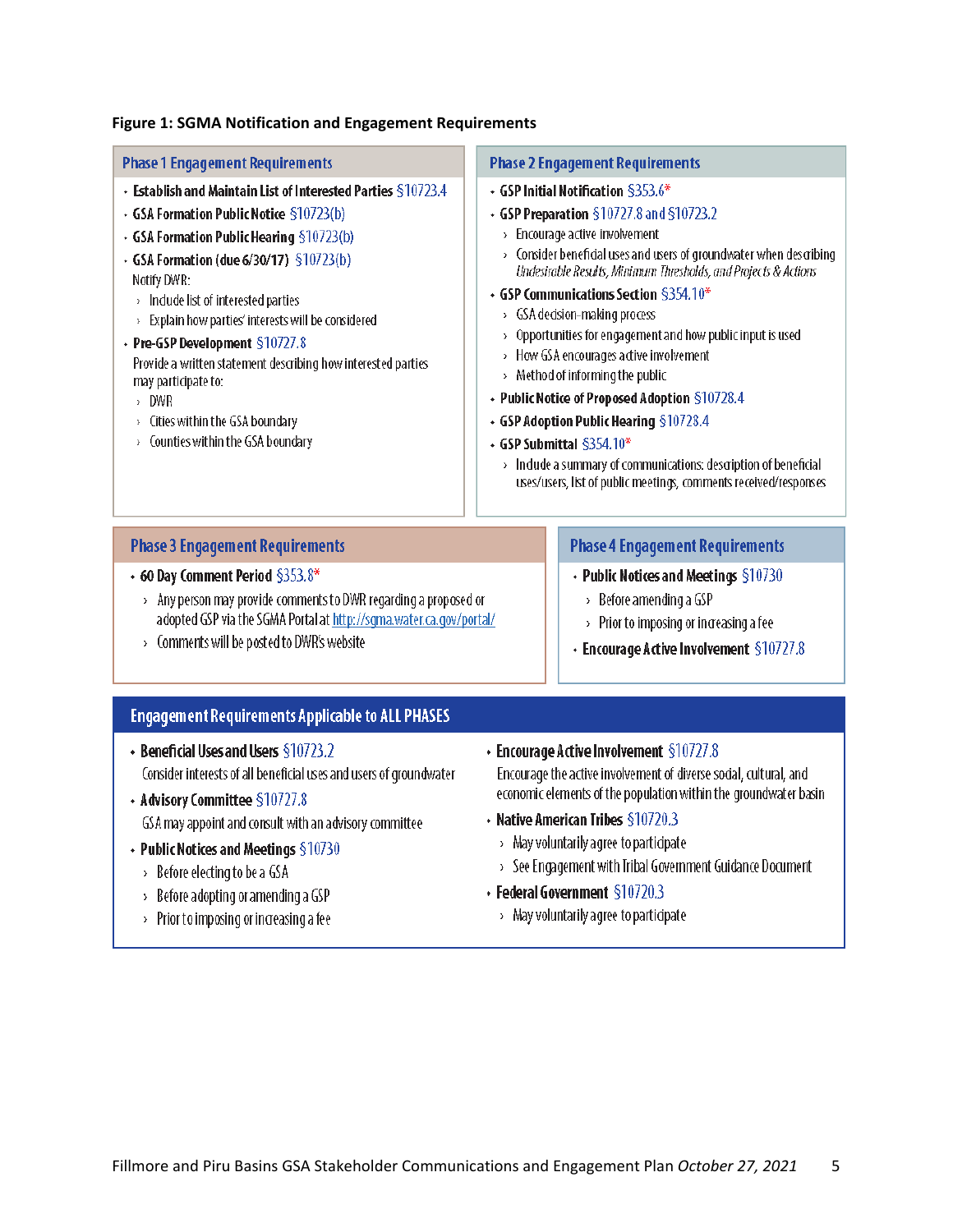| <b>Category of Interest</b>           | <b>Examples of Stakeholder Groups</b>                                                                                                                                                                                                     |
|---------------------------------------|-------------------------------------------------------------------------------------------------------------------------------------------------------------------------------------------------------------------------------------------|
| <b>General Public</b>                 | • Citizens groups<br>• Community leaders                                                                                                                                                                                                  |
| Land Use                              | Municipalities (City, County planning departments)<br>$\bullet$<br>Regional land use agencies<br>$\bullet$                                                                                                                                |
| Private users                         | Private pumpers<br>$\bullet$<br>Domestic users<br>$\bullet$<br>School systems<br>$\bullet$<br>• Hospitals                                                                                                                                 |
| Urban/ Agriculture<br>users           | • Water agencies<br>Irrigation districts<br>٠<br>Mutual water companies<br>$\bullet$<br>Resource conservation districts<br>$\bullet$<br>• Farmers/Farm Bureaus                                                                            |
| Industrial users                      | Commercial and industrial self-supplier<br>$\bullet$<br>• Local trade association or group                                                                                                                                                |
| Environmental and<br>Ecosystem        | • Federal and State agencies - California Department of<br>Fish and Wildlife (CDFW)<br>• Wetland managers<br>• Environmental groups                                                                                                       |
| Economic<br>Development               | Chambers of commerce<br>$\bullet$<br>Business groups/associations<br>$\bullet$<br>Elected officials (Board of Supervisors, City Council)<br>$\bullet$<br><b>State Assembly Members</b><br>$\bullet$<br><b>State Senators</b><br>$\bullet$ |
| Human right to<br>water               | • Disadvantaged Communities<br>Small community systems<br>٠<br>• Environmental Justice Groups                                                                                                                                             |
| <b>Tribes</b>                         | <b>Tribal Government</b><br>$\bullet$                                                                                                                                                                                                     |
| <b>Federal lands</b>                  | Military bases. Department of Defense<br>$\bullet$<br><b>Forest Service</b><br>٠<br><b>National Park Service</b><br><b>Bureau of Land Management</b><br><b>CDFG</b><br>$\bullet$                                                          |
| <b>Integrated Water</b><br>Management | Regional water management groups (IRWM regions)<br>$\bullet$<br>Flood agencies<br>Recycled water coalition<br>$\bullet$                                                                                                                   |

**Table 1: Stakeholder Engagement Chart for GSP Development**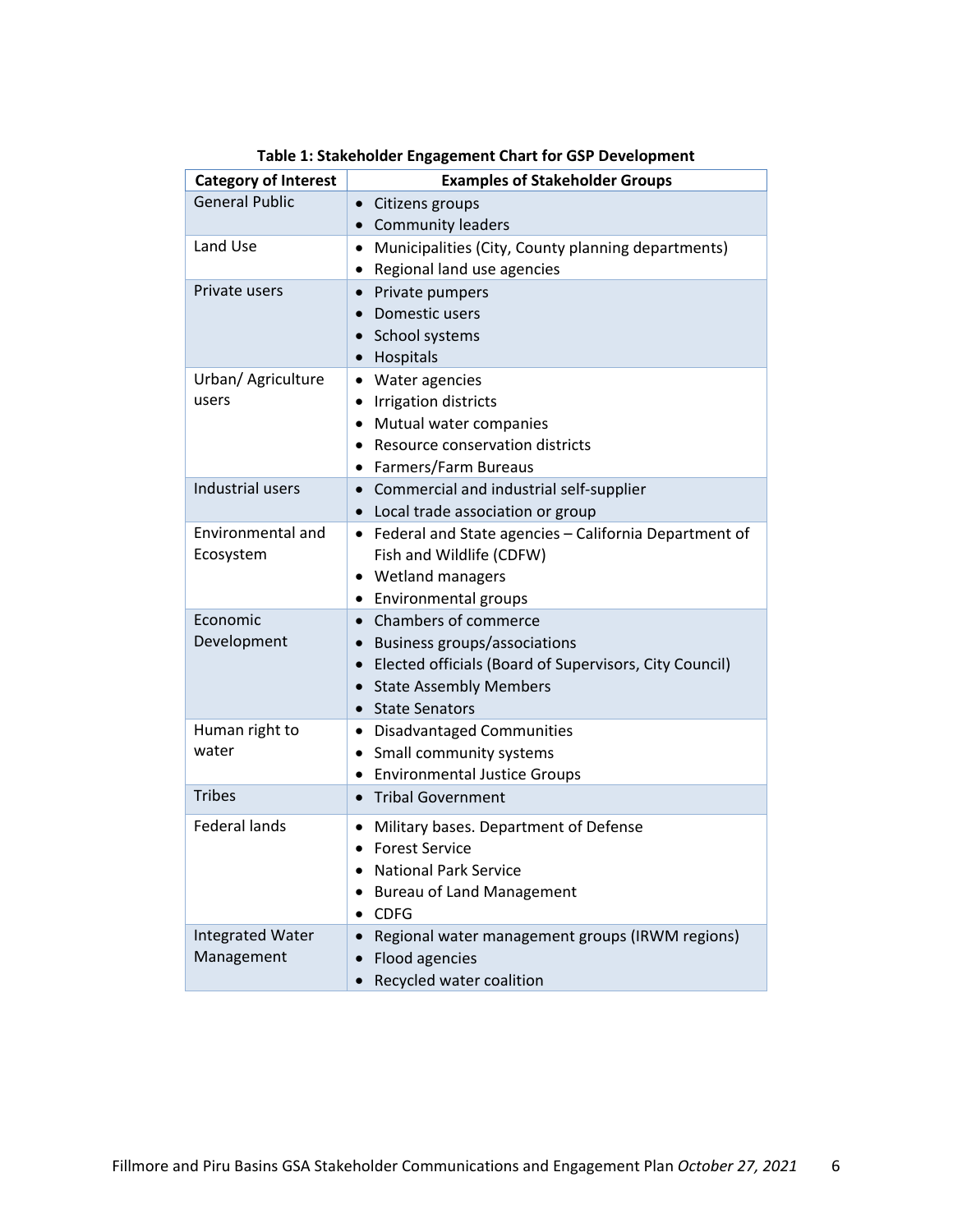| Meetings/Media                                                                         | Notify and Inform<br>about Upcoming<br><b>Meetings and</b><br><b>Project Status</b> | Educate<br>(SGMA and<br><b>GSP Topics)</b> | <b>Obtain</b><br><b>Public Input</b> |
|----------------------------------------------------------------------------------------|-------------------------------------------------------------------------------------|--------------------------------------------|--------------------------------------|
| <b>FPBGSA Board Meetings</b>                                                           |                                                                                     |                                            |                                      |
| FPBGSA Stakeholder Workshops                                                           |                                                                                     | ٦                                          |                                      |
| <b>FBBGSA Website</b>                                                                  | $\mathcal{L}$                                                                       |                                            |                                      |
| FPBGSA Board Director outreach at meetings<br>held by other agencies and organizations |                                                                                     |                                            |                                      |
| <b>Emails and mailings</b>                                                             | $\mathcal{N}$                                                                       |                                            |                                      |
| Social media (FPBGSA Facebook page)                                                    |                                                                                     |                                            |                                      |
| Local media (newspaper, radio, TV) ads                                                 | ٦                                                                                   |                                            |                                      |
| Local news media articles                                                              | $\mathcal{L}$                                                                       | N                                          |                                      |
| Other agency and organization communications<br>(websites, newsletters, etc.)          |                                                                                     |                                            |                                      |

#### **Table 2: Notification, Education, and Engagement Meetings and Media**

#### <span id="page-9-0"></span>FPBGSA Board Meetings

The FPBGSA Board holds monthly meetings, generally on the third Thursday of the month. These meetings are held in the evenings at the Fillmore City Council Chamber. The Board operates and provides notice for these meetings consistent with the Brown Act (California Government Code 54950 et seq.). As described below regarding the FPBGSA Website, all meeting materials are available to the public on the Agency's website. Public comments are accepted at each meeting.

At Board Meetings, the GSP consultant or Agency staff will make presentations and hold open forums on upcoming GSP decisions. Upcoming Board discussion topics are posted on the Agency's website and Facebook page, and the public is encouraged to attend. Information presented at Board Meetings may also be presented and expanded upon at Stakeholder Workshops, as described below.

#### <span id="page-9-1"></span>FPBGSA Stakeholder Workshops and Implementation Timeline

The FPBGSA may provide Stakeholder Workshops prior to major decisions, as needed. These workshops will provide an opportunity for the public to learn about key topics and milestones, ask questions, and provide input.. At each of these workshops, Agency leadership, staff and/or consultant (as directed by the Agency) will provide a presentation to be followed by ample time for public discussion, questions and answers, and stakeholder input. A budget update will also be provided at each workshop.

The Agency will provide handouts in English and Spanish and Spanish interpretation during the workshops, as warranted.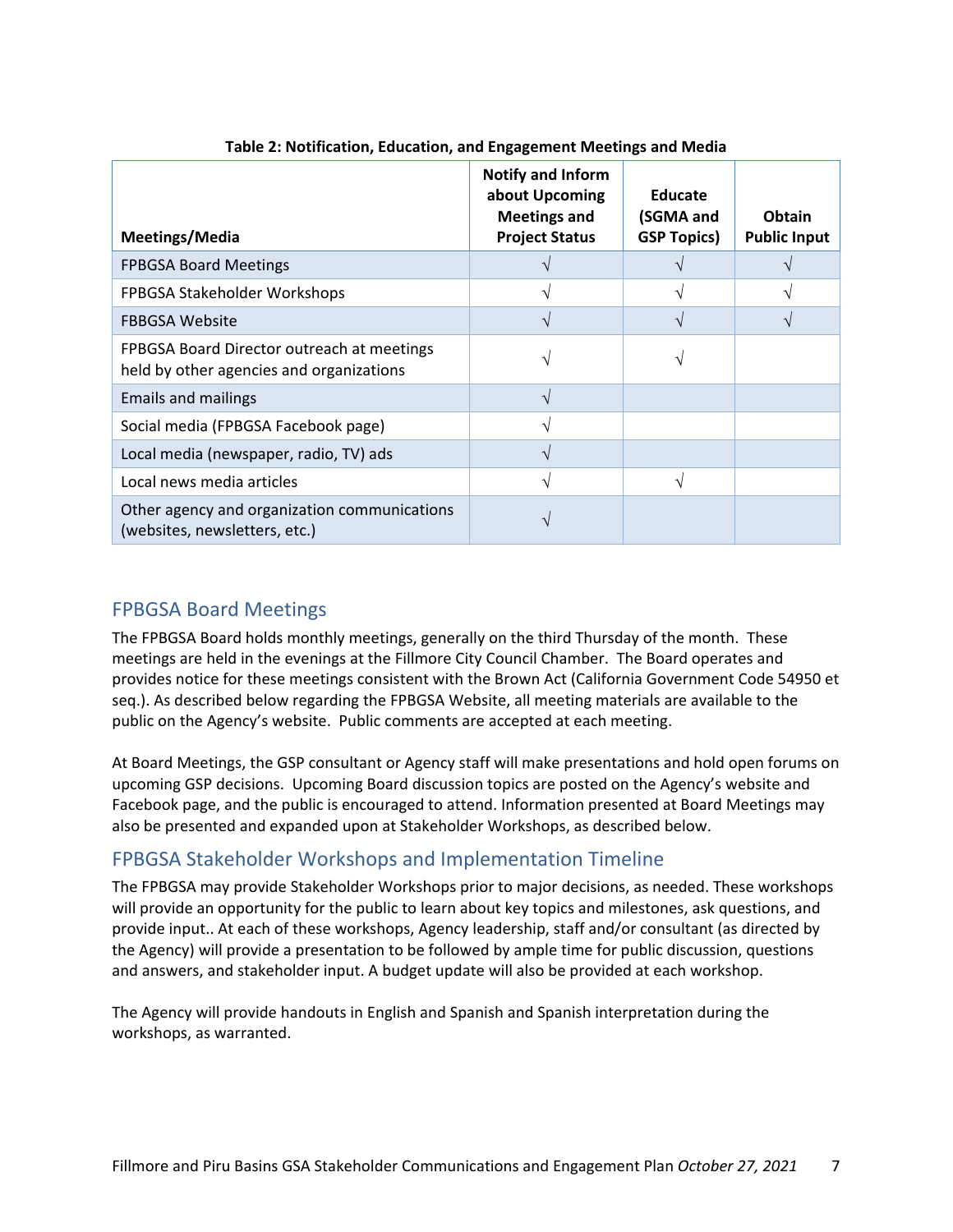**Appendix B** provides a tool to track advertising for these workshops and document discussion topics, attendance, and evaluation comments for use in planning subsequent workshops.

#### <span id="page-10-0"></span>Venues for Stakeholder Workshops

Four local facilities have been identified as potential venues for Stakeholder Workshops in the community:

- Veteran's Memorial Building, 511 2nd Street, Fillmore
- Fillmore Adult Active Center, 533 Santa Clara St, Fillmore
- Piru Community Center, 802 Orchard Street, Piru
- Fillmore City Council Chamber, 250 Central Avenue, Fillmore

**Appendix C** provides information about the features of each of these venues (e.g., capacity, hours during which the venue is available, internet availability, parking, accessibility, etc.) for consideration as workshops are planned.

The Agency anticipates that these workshops will be held during weekday evenings. It is researching the technical and financial feasibility of providing remote access to these workshops via webcast, livestream, and/or recording.

#### <span id="page-10-1"></span>FPBGSA Website

The FPBGSA maintains a website [\(https://www.fpbgsa.org/\)](https://www.fpbgsa.org/) that provides the Agency's transparent, comprehensive Administrative Record of public input and additional information, including:

- Information about the Agency, the entities comprising the GSA (Ventura County, City of Fillmore, and UWCD), and its Board of Directors
- Notice of Board of Directors and other meetings
- Board of Directors Meeting materials, including agendas (provided in advance of Board Meetings), Board packets, minutes, and presentations
- SGMA information and resource documents
- Recorded presentations
- Technical reports
- Agency administrative documents (JPA, Bylaws, Budget, DWR Grant Application)
- Request for Public Records form
- Press releases
- Agency contact information (phone number and email form)

To support public awareness, the website will provide the following information:

- Stakeholder Workshop invitations and calendar
- A periodically updated list of frequently asked questions (FAQs) and answers
- Public input received at Stakeholder Workshops
- Stakeholder Workshop summaries
- Public Drafts of all SGMA required documents
- A portal for submitting public comment (text and/or document upload)

#### <span id="page-10-2"></span>Outreach at Meetings Held by Other Agencies and Organizations

In addition to the Stakeholder Workshops provided by the GSA for the purpose of GSP engagement, there are a number of meetings held by other agencies and organizations that provide opportunities for stakeholder outreach. FPBGA Board Directors will provide GSP updates and information at the meetings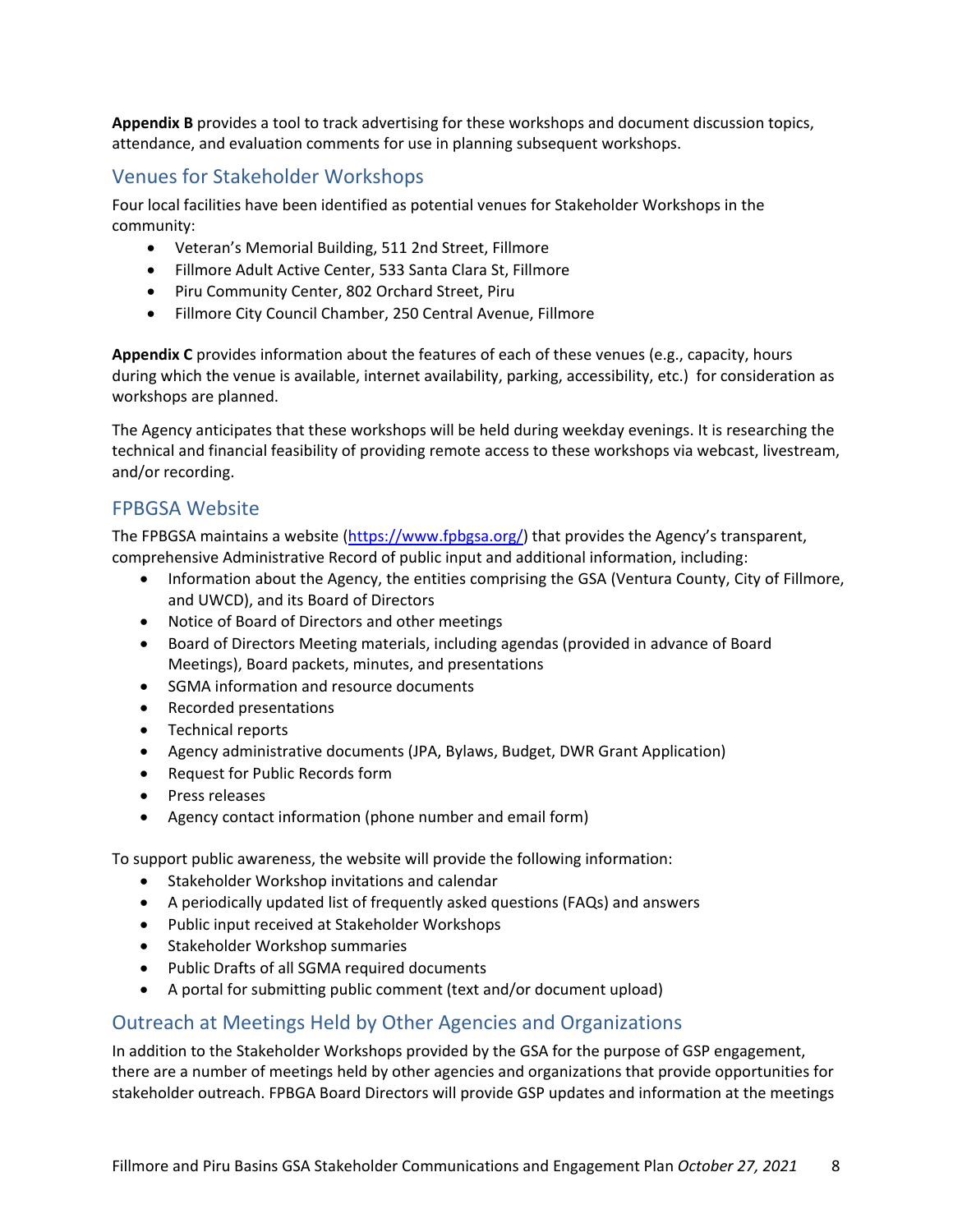they attend as representatives of their respective constituencies. Such meetings attended by current Board Directors include but may not be limited to:

- **Ventura County Director**
	- o Ventura County Board of Supervisors meetings
	- o Santa Clara River Watershed Committee meetings
- **UWCD Director**
	- o Ventura County Farm Bureau meetings
	- o UCWD Board meetings
- **City of Fillmore Director**
	- o Fillmore City Council meetings
- **Fillmore Pumper Stakeholder Director**
	- o Fillmore Basin Pumpers Association meetings
	- o Santa Paul Basin Pumpers Association meetings
- **Environmental Stakeholder Director**
	- o Friends of the Santa Clara River Board meetings
	- o Santa Clara River Watershed Committee
	- o Santa Clara River Steelhead Coalition
	- o Santa Clara River Environmental Groundwater Committee
	- o Great Ventura County Groundwater Sustainability Agency Environmental Stakeholder Collaborative
	- o California Non-Governmental Groundwater Collaborative
	- o Ventura County Integrated Water Management Program Disadvantaged Community stakeholder outreach and education meetings ("WaterTalks" Meetings)
	- o GSA Environmental Stakeholder Workshops
- **Piru Pumper Stakeholder Director**
	- o Piru Basin Pumpers Association meetings

**Appendix D** provides a tool to assist in the documentation of outreach conducted at these meetings.

Other meetings that provide opportunities for outreach are:

- Piru Neighborhood Council meetings
- Santa Clarita Valley Water Agency monthly meetings with UWCD

#### <span id="page-11-0"></span>Emails and Mailings

The FPBGSA will send emails and mailings to stakeholders about upcoming Stakeholder Workshops and will provide general GSP updates. Emails will be sent to those on the stakeholder list, described above.

GSP updates will also be provided within mailed UWCD invoices (twice per year, February and September/October) and GSA bills (twice per year, late February/early March and October/November).

#### <span id="page-11-1"></span>Social Media

The Agency maintains a FPBGSA Facebook page [\(https://www.facebook.com/FPBGSA/\)](https://www.facebook.com/FPBGSA/) with posts about upcoming meetings. The Agency will provide posts about upcoming Stakeholder Workshops. It will also investigate using Nextdoor as an additional social media platform.

#### <span id="page-11-2"></span>Local Media

The FPBGSA may choose to advertise upcoming Stakeholder Workshops in local newspapers, radio and TV stations, including the following: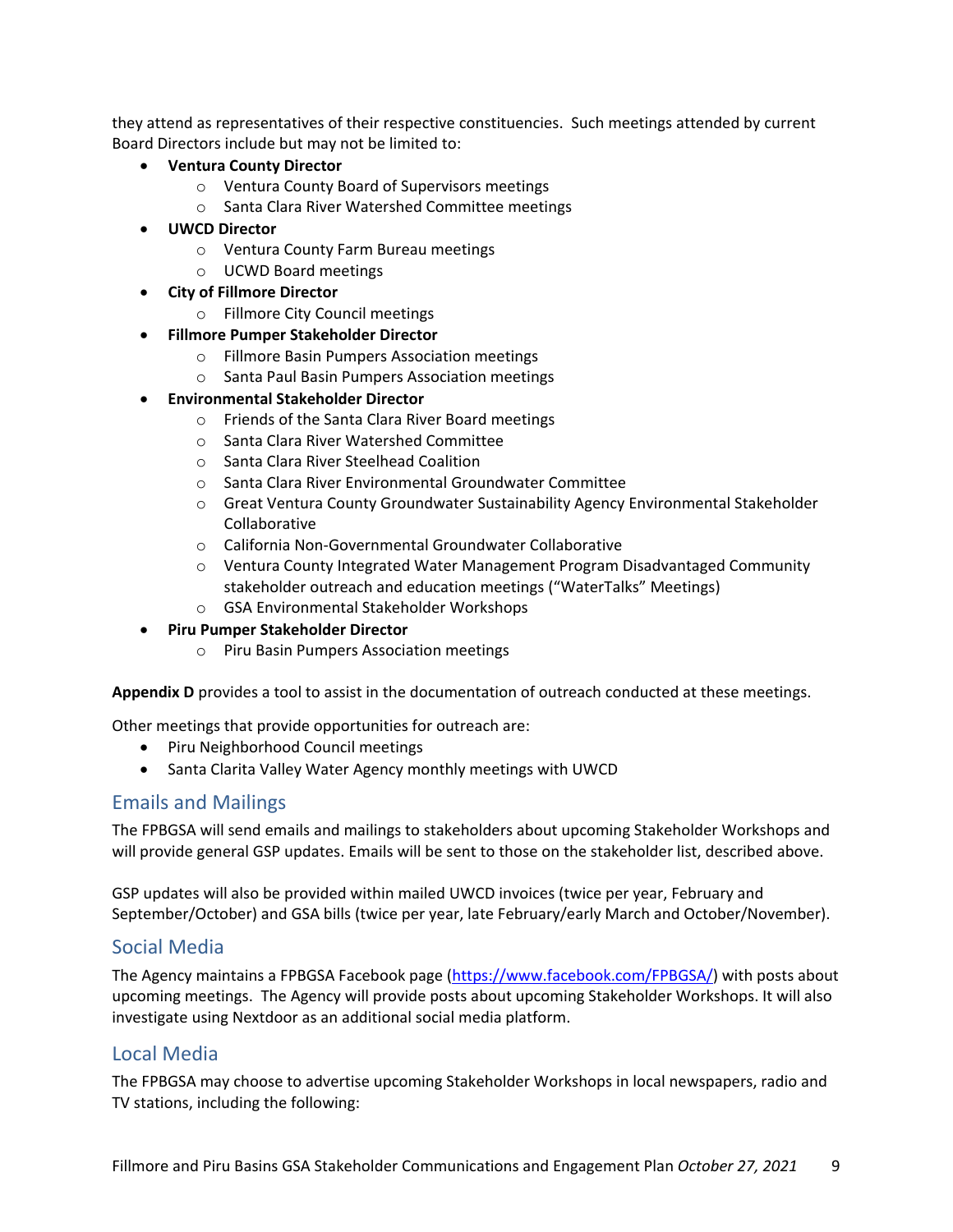- Newspapers:
	- o Ventura County Star *(contact: Darrin Peschka, [dpeschka@vcstar.com,](mailto:dpeschka@vcstar.com)(805-437-0254)*
	- o Fillmore Gazette *(contact: Tenea Golson, [info@fillmoregazette.com,](mailto:info@fillmoregazette.com) 805-524-2481)*
	- o Santa Paula Times *(contact: Peggy Kelly, [sptimesnewspaper@gmail.com,](mailto:sptimesnewspaper@gmail.com) 805 525-1890)*
	- o Citizens Journal *(online news journal, contact: [Editor@citizensjournal.us\)](mailto:Editor@citizensjournal.us)*
- Radio stations
	- o KCLU *(contact: Lance Orozco, [kclunews@aol.com](mailto:kclunews@aol.com) (805) 493-3900)*
	- o KQRU Santa Clarita *(for inter-basin communication, contact: Santa Clarita Organization for Planning the Environment[, exec-scope@earthlink.net,](mailto:exec-scope@earthlink.net) 661-255-6899)*
	- o KVTA AM, local news *(contact: Tom Spence, [tom@kvta.com,](mailto:tom@kvta.com) studio: 805 650-1590, office: 805 289-1400)*
- Television stations
	- o Fillmore Access Television (Channel 10), community bulletin board: <https://www.fillmoreca.com/departments/media-services/fillmore-access-television>

The Agency may also prepare press release and communicate with journalists to support feature stories in local news media.

#### <span id="page-12-0"></span>Other Agencies' and Organizations' Communication Channels

The FPBGSA may request that the other organizations include information about the GSP and upcoming meetings in their newsletters and/or on their websites, including but not limited to:

- Farm Bureau of Ventura County newsletter (hard copy and email) *[\(http://www.farmbureauvc.com/\)](http://www.farmbureauvc.com/)*
- Ventura County Coalition of Labor, Agriculture, and Business website *[\(http://colabvc.org/\)](http://colabvc.org/)*
- Santa Clara River Conservancy newsletter and website *[\(https://santaclarariver.org/\)](https://santaclarariver.org/)*
- Keep Sespe Wild newsletter and website *[\(http://www.sespewild.org/,](http://www.sespewild.org/) Editor Alasdair Coyne: [sespecoyne@gmail.com\)](mailto:sespecoyne@gmail.com)*
- Los Padres Forest Watch newsletter and website *[\(https://lpfw.org/\)](https://lpfw.org/)*
- Environmental Coalition newsletter *(contact: Andy Prokopow, [andy\\_prokopow@mail.com,](mailto:andy_prokopow@mail.com) 805- 642-4919)*
- Ventura County Agricultural Association newsletter *[\(https://www.ventura.org/agricultural](https://www.ventura.org/agricultural-commissioner/)[commissioner/\)](https://www.ventura.org/agricultural-commissioner/)*
- Chamber of Commerce website *[\(http://venturachamber.com/\)](http://venturachamber.com/)*
- "Fillmore News…What's Happening Today?" Facebook page *[\(https://www.facebook.com/groups/235415826509708/?epa=SEARCH\\_BOX\)](https://www.facebook.com/groups/235415826509708/?epa=SEARCH_BOX)*

## <span id="page-12-1"></span>**Key Messages**

As the FPBGSA begins the process of reaching out to stakeholders to inform and engage them in groundwater management issues and items, it is critical that it share clear and consistent key messages to avoid confusion and misunderstanding. Key messages are as follows:

- 1. A GSP is **required** by SGMA.
- 2. The GSP allows for **local control**.
- 3. and the GSP **empowers** us to manage and maintain the basins.
- 4. The GSP will increase **certainty** about the future sustainability of our ground water supply.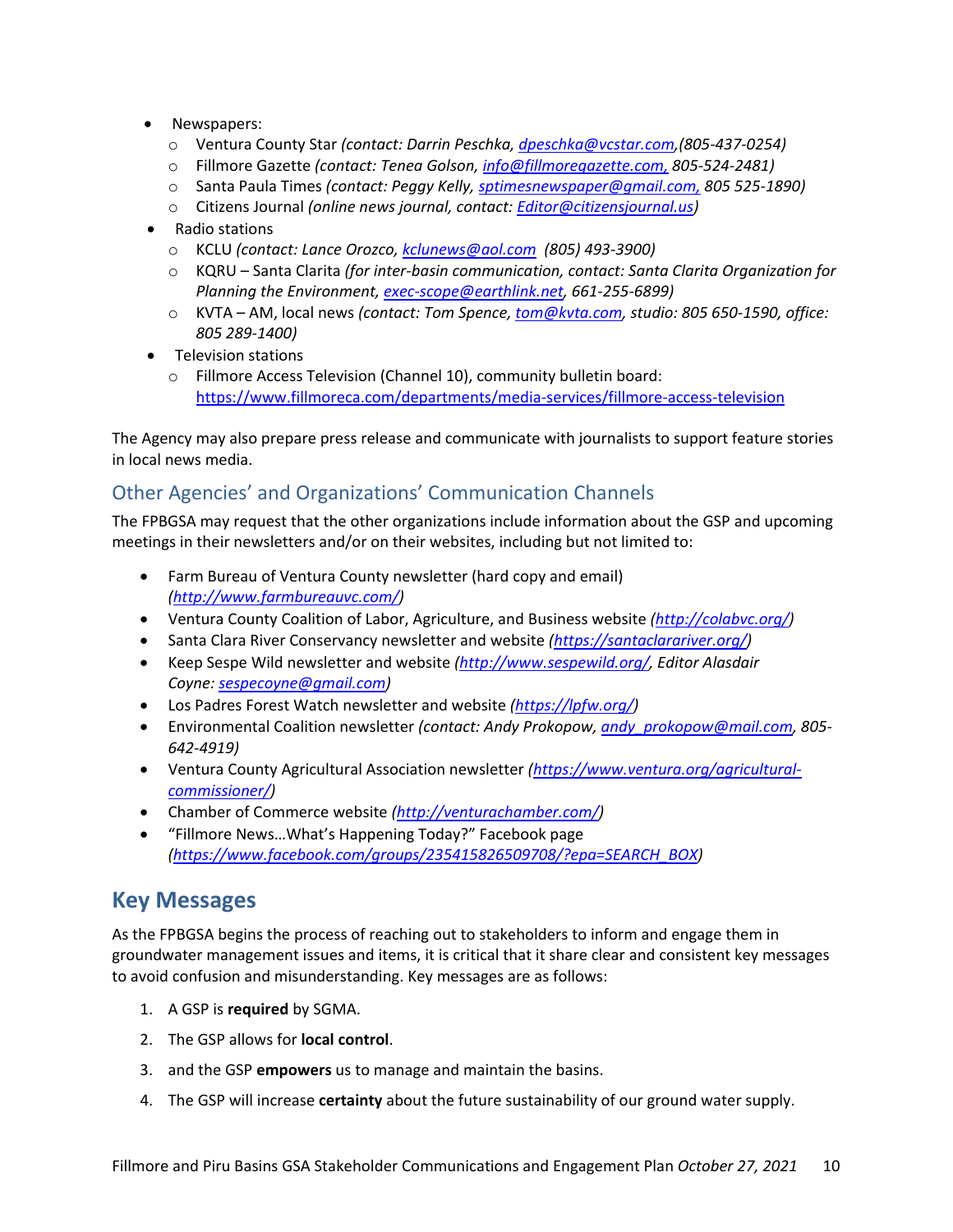5. The FPBGSA is committed to an **open and transparent** GSP process.

As described above, the FPBGSA has identified a set of Guiding Principles (posted on the Agency's website [\(https://s29420.pcdn.co/wp-content/uploads/2019/11/2019-11-21-FPBGSA-Guiding-Principles-](https://s29420.pcdn.co/wp-content/uploads/2019/11/2019-11-21-FPBGSA-Guiding-Principles-FINAL-Approved-on-11-21-19.pdf)[FINAL-Approved-on-11-21-19.pdf\)](https://s29420.pcdn.co/wp-content/uploads/2019/11/2019-11-21-FPBGSA-Guiding-Principles-FINAL-Approved-on-11-21-19.pdf). These Principles identify additional messages about how the Agency intends to implement SGMA.

## <span id="page-13-0"></span>**Consideration and Use of Public Input**

As described in this C&E Plan and to ensure consistency with SGMA Regulations (Section 354.10), the FPBGSA will conduct extensive and broad outreach efforts to engage and seek stakeholder input. To assure that this input is incorporated into the Board's decision-making, the Agency will conduct the following:

- 1. All public input will be assembled, documented, and maintained as part of the Agency's Administrative Record.
- 2. The Administrative Record will be maintained by the Clerk of the Board and will be available to the public at the United Water Conservation District.
- 3. The Agency will aim to make presentation materials available on its website three days prior to each public meeting.
- 4. The Agency will highlight public input received at each public meeting (questions and comments) in meeting minutes, which will be available on its website.
- 5. The Administrative Record will be updated prior to each Board Meeting and available to FPBGSA Board members and the public three days before a SGMA decision is made.
- 6. For each Board meeting at which a decision regarding the GSP shall be made, the Board packet shall include a summary of the public input relevant to that decision as of the time the packet is prepared. This summary shall also be verbally presented to the Board prior to its deliberation. The Board meeting minutes shall memorialize the Board's discussion and consideration of public input prior to Board's decision action.

#### <span id="page-13-1"></span>**Evaluation and Assessment**

The FPBGSA will evaluate the effectiveness of its outreach and engagement methods throughout the process and in particular following each Stakeholder Workshop. Among the factors to be considered are:

- How well was the workshop attended?
- How did workshop participants find out about the meeting?
- What topics were participants most interested in during the workshop?
- Were the presentations clear and effective in conveying the information needed by stakeholders to understand and take part in GSP development?
- Was there ample time for discussion, questions, and answers?
- Did participants have an opportunity to provide meaningful input?

**Appendix E** provides an evaluation form that the Agency may use to obtain participant feedback.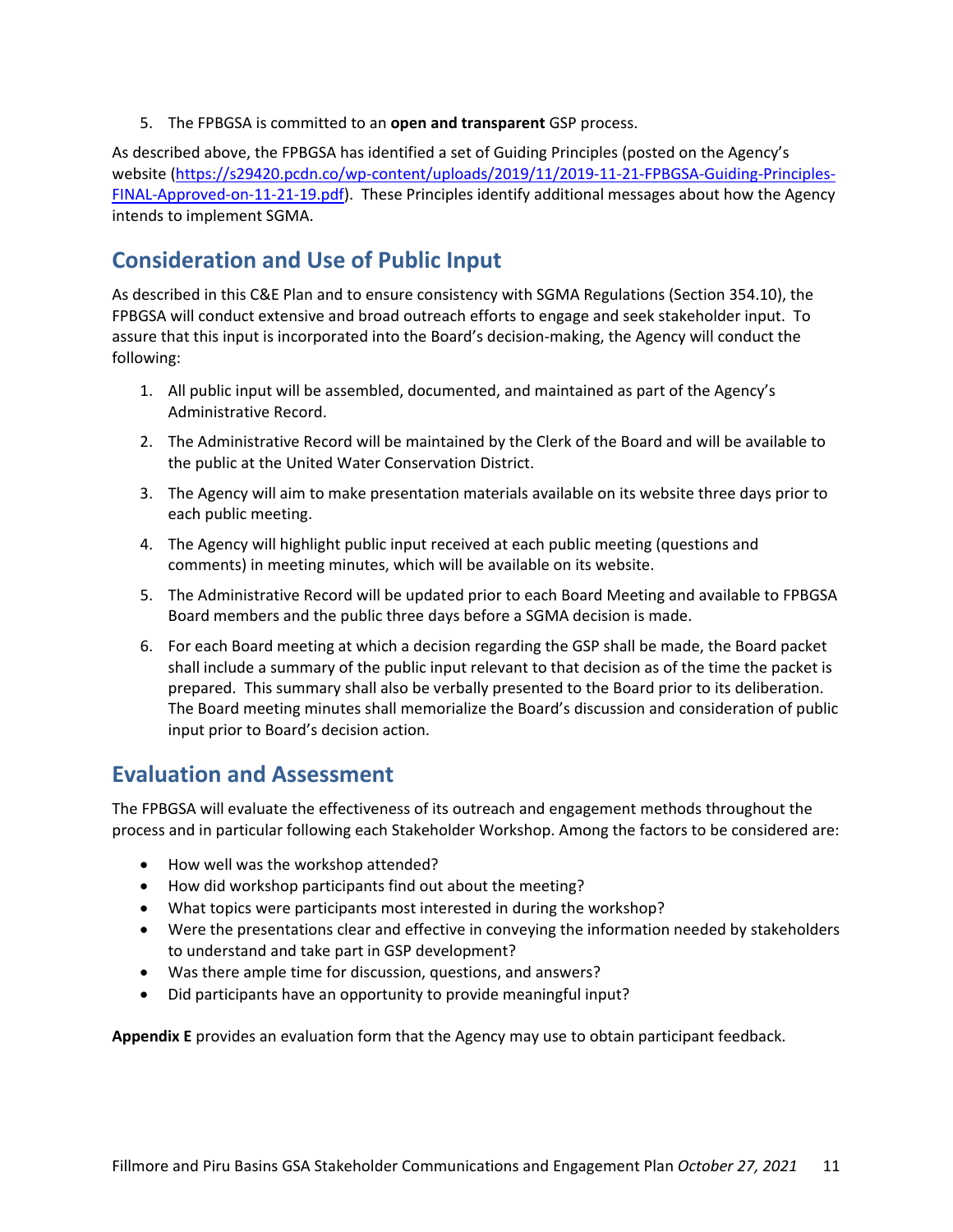# <span id="page-14-0"></span>**Appendix A: Stakeholder List**

The following table provides a list of Beneficial Users and potentially interested parties identified to date. This list will evolve during the GSP preparation process.

| <b>Beneficial User/Interested Party Category</b> | <b>Stakeholder Name</b>                     |
|--------------------------------------------------|---------------------------------------------|
| Beneficial User - public water system            | <b>Brownstone Mutual Water Company</b>      |
| Beneficial User - public water system            | <b>Citrus Mutual Water Company</b>          |
| Beneficial User - municipal well operator        | City of Fillmore                            |
| Beneficial User - public water system            | <b>Community Mutual Water Company</b>       |
| Beneficial User - public water system            | <b>Fillmore Irrigation Company</b>          |
| Beneficial User - public water system            | Goodenough Mutual Water Company             |
| Beneficial User - public water system            | Hardscrabble Mutual Water Company           |
| Beneficial User - public water system            | San Cayetano Mutual Water Company           |
| Beneficial User - public water system            | South Mountain Mutual Water Company         |
| Beneficial User - public water system            | Southside Improvement Company               |
| Beneficial User - public water system            | <b>Storke Mutual Water Company</b>          |
| Beneficial Users - surface water users           | Surface water users                         |
| Beneficial User - public water system            | Timber Canyon Mutual Water Company          |
| Beneficial User - public water system            | <b>Toland Road Water System</b>             |
| Beneficial User - public water system            | Warring Water Service, Inc.                 |
| Beneficial User - public water system            | <b>United Water Conservation District</b>   |
| Beneficial Users - well owners, surface          |                                             |
| water users                                      | UWCD rate payers                            |
| Public agency - agricultural                     | Agricultural Commissioner's Office          |
| Public agency - housing                          | Area Housing Authority                      |
| Association - water agencies                     | Association of Water Agencies (AWAVC)       |
| Special district - cemetery                      | <b>Bardsdale Cemetery District</b>          |
| Public agency - library                          | <b>Blanchard Library</b>                    |
| Non-profit - youth                               | Boys and Girls Club of Santa Clara Valley   |
| Public agency - education                        | <b>Briggs Elementary School District</b>    |
| Non-profit - housing                             | Cabrillo Economic Development Corporation   |
| Public agency - environmental                    | California Department of Fish and Wildlife  |
| Non-profit - environmental                       | CalTrout                                    |
| Public agency - city                             | City of Santa Paula                         |
| Non-profit - environmental                       | Climate First Replacing Oil and Gas (CFROG) |
| <b>Business - tourist attraction</b>             | Fillmore & Western Railway                  |
| <b>Association - business</b>                    | <b>Fillmore Association of Businesses</b>   |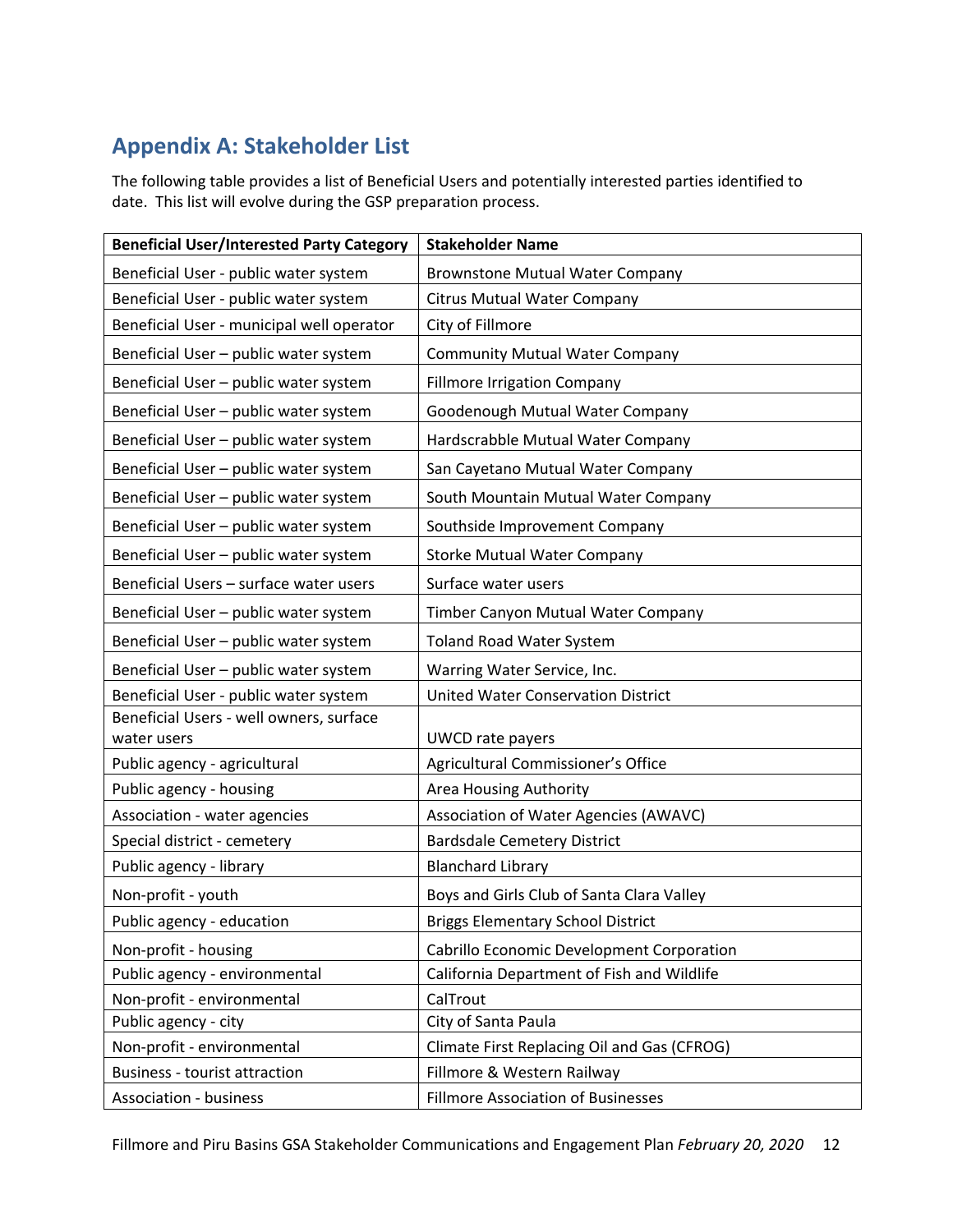# **Appendix A: Stakeholder List (continued)**

| Public agency - fire protection        | <b>Fillmore Fire</b>                                                   |
|----------------------------------------|------------------------------------------------------------------------|
| Non-profit - fire protection           | <b>Fillmore Fire Foundation</b>                                        |
| Business - news media                  | <b>Fillmore Gazette</b>                                                |
| Non-profit - historic museum           | <b>Fillmore Historical Museum</b>                                      |
| Public agency - library                | Fillmore Library                                                       |
| Non-profit - community service         | Fillmore Lions Club                                                    |
| Public agency - land use planning      | <b>Fillmore Planning Department</b>                                    |
| Public agency - police                 | <b>Fillmore Police Department</b>                                      |
| Association - groundwater users        | <b>Fillmore Pumpers Association</b>                                    |
| Non-profit - community service         | Fillmore Rotary Club                                                   |
| Public agency - public safety          | <b>Fillmore Search and Rescue</b>                                      |
| Public agency - education              | <b>Fillmore Unified School District</b>                                |
| Other - interested individuals         | Individuals who have signed up for the FPBGSA email list               |
| Non-profit - environmental             | Friends of the Santa Clara River                                       |
| Non-profit - agricultural labor        | <b>House Farmworkers</b>                                               |
| Non-profit - environmental             | Keep Sespe Wild                                                        |
| Non-profit - Latino community          | League of United Latin American Citizens (LULAC) Santa Clara<br>Valley |
| Union - labor                          | LiUNA! Southern California District Council of Laborer's               |
| Non-profit - environmental             | Los Padres Forest Watch                                                |
| Non-profit - Latino community          | <b>LULAC District 17</b>                                               |
| <b>Business - housing</b>              | <b>Many Mansions</b>                                                   |
| Public agency - education              | Mupu Elementary School District                                        |
| Public agency - environmental          | <b>National Marine Fisheries Service</b>                               |
| Non-profit - teens                     | One Step a La Vez                                                      |
| Special district - cemetery            | Piru Cemetery District                                                 |
| Non-profit - community                 | Piru Neighborhood Council                                              |
| Association - groundwater users        | Piru Pumpers Association                                               |
| Public agency - education              | Santa Clara Elementary School District                                 |
| Non-profit - environmental             | Santa Clara River Environmental Committee                              |
| Non-profit - environmental             | Santa Clara River Steelhead Coalition                                  |
| Public agency - environmental          | Santa Clara River Watershed Committee                                  |
| Non-profit - environmental             | Santa Clara River Watershed Conservancy                                |
| Non-profit - health                    | Santa Clara Valley Hospice                                             |
| Public agency - upstream GSA           | Santa Clarita Valley Groundwater Sustainability Agency                 |
| Public transportation - transportation | Santa Paula Airport                                                    |
| <b>Association - business</b>          | Santa Paula Chamber of Commerce                                        |
| Non-profit - disaster preparedness     | Santa Paula Citizen Corps                                              |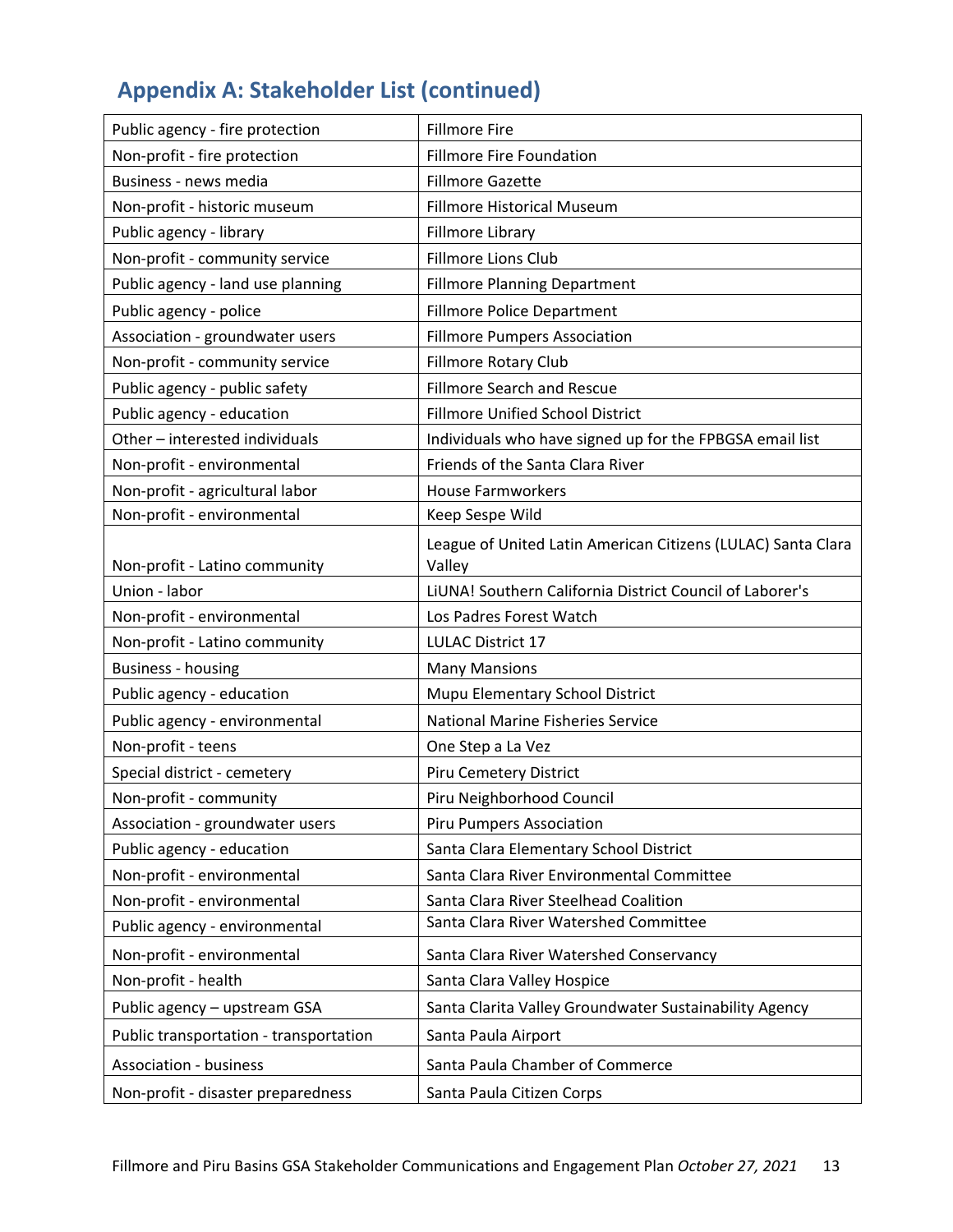# **Appendix A: Stakeholder List (continued)**

| Public agency - housing                                                          | Santa Paula Housing Authority                                          |
|----------------------------------------------------------------------------------|------------------------------------------------------------------------|
| Non-profit - Latino community                                                    | Santa Paula Latino Townhall                                            |
| Association - religious                                                          | Santa Paula Ministerial Association                                    |
| Public agency - police                                                           | Santa Paula Police                                                     |
| Non-profit - community service                                                   | Santa Paula Rotary                                                     |
| Business - news media                                                            | Santa Paula Times                                                      |
| Public agency - education                                                        | Santa Paula Unified School District                                    |
| Non-profit - environmental                                                       | Sierra Club Los Padres Chapter                                         |
| Non-profit - community service                                                   | Soroptomist International of Fillmore                                  |
| Non-profit - homelessness                                                        | Spirit of Santa Paula                                                  |
| Public agency - environmental                                                    | <b>State Coastal Conservancy</b>                                       |
| Non-profit - environmental                                                       | <b>Surfrider Foundation</b>                                            |
| California Native American tribe (no<br>official tribal lands within the Basins) | The Barbareño/Ventureño Band of Mission Indians                        |
| Business - news media                                                            | The Mountain Enterprise                                                |
| Non-profit - environmental                                                       | The Nature Conservancy                                                 |
| Public agency - education, research                                              | UC Santa Barbara - Riparian Invasion Research Laboratory               |
| Public agency - education                                                        | University of California Cooperative Extension                         |
| Non-profit - environmental                                                       | Ventura Audubon Society                                                |
| Non-profit - environmental                                                       | Ventura Coastkeeper                                                    |
| Public agency - county                                                           | Ventura County                                                         |
| Non-profit - labor, agriculture                                                  | Ventura County Coalition of Labor, Agriculture and Business<br>(CoLAB) |
| Public agency - education                                                        | Ventura County Community College District (VCCCD)                      |
| Association - economic                                                           | Ventura County Economic Development Association (VCEDA)                |
| Association - agriculture                                                        | Ventura County Farm Bureau                                             |
| Public agency - fire protection                                                  | Ventura County Fire Department (VCFD)                                  |
| Pubic agency - land use planning                                                 | Ventura County Planning Division                                       |
| Special district - environmental                                                 | Ventura County Resource Conservation District                          |
| Public agency - sheriff                                                          | Ventura County Sheriff's Office                                        |
| Public agency - environmental                                                    | Watersheds Coalition of Ventura County                                 |
| Non-profit - tribal, environmental                                               | Wishtoyo Foundation                                                    |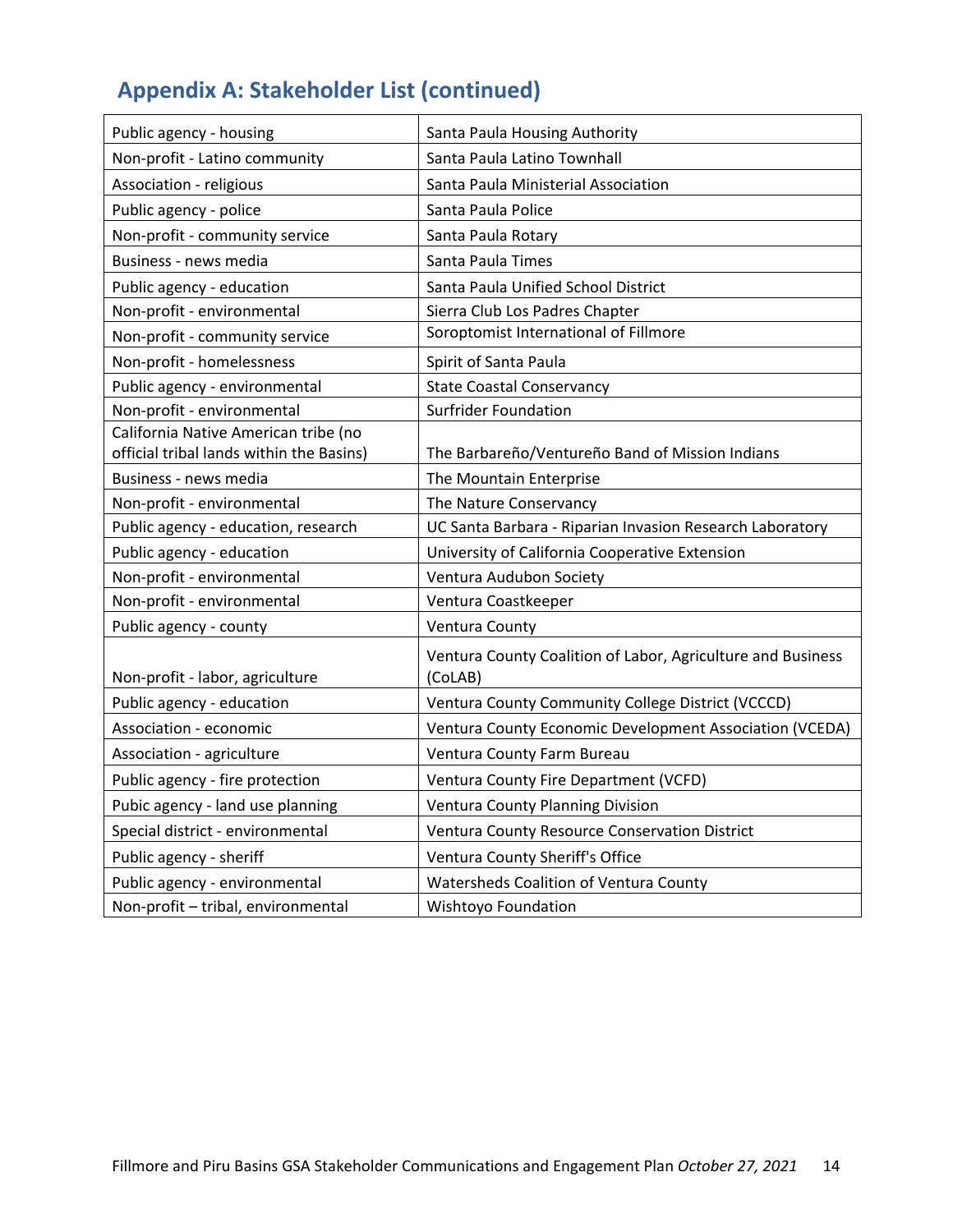<span id="page-17-0"></span>

| <b>Meeting</b><br>Date/Location | <b>Email-blast</b><br>to<br><b>Stakeholder</b><br>List? when? | <b>Mailings?</b><br>When? | Flyer<br>distributed at<br>other<br>meetings/even<br>ts? Where and<br>when? | <b>Additional outreach</b><br>and publicity (press<br>release, ads,<br>posting on other<br>websites, notice in<br>other newsletters) | <b>Topics discussed at</b><br>meeting | # of<br>participants,<br>interests<br>represented | <b>Evaluation, additional</b><br>comments |
|---------------------------------|---------------------------------------------------------------|---------------------------|-----------------------------------------------------------------------------|--------------------------------------------------------------------------------------------------------------------------------------|---------------------------------------|---------------------------------------------------|-------------------------------------------|
|                                 |                                                               |                           |                                                                             |                                                                                                                                      |                                       |                                                   |                                           |
|                                 |                                                               |                           |                                                                             |                                                                                                                                      |                                       |                                                   |                                           |
|                                 |                                                               |                           |                                                                             |                                                                                                                                      |                                       |                                                   |                                           |
|                                 |                                                               |                           |                                                                             |                                                                                                                                      |                                       |                                                   |                                           |
|                                 |                                                               |                           |                                                                             |                                                                                                                                      |                                       |                                                   |                                           |
|                                 |                                                               |                           |                                                                             |                                                                                                                                      |                                       |                                                   |                                           |
|                                 |                                                               |                           |                                                                             |                                                                                                                                      |                                       |                                                   |                                           |
|                                 |                                                               |                           |                                                                             |                                                                                                                                      |                                       |                                                   |                                           |

# **Appendix B: Stakeholder Workshop Outreach Tracking and Documentation Tool**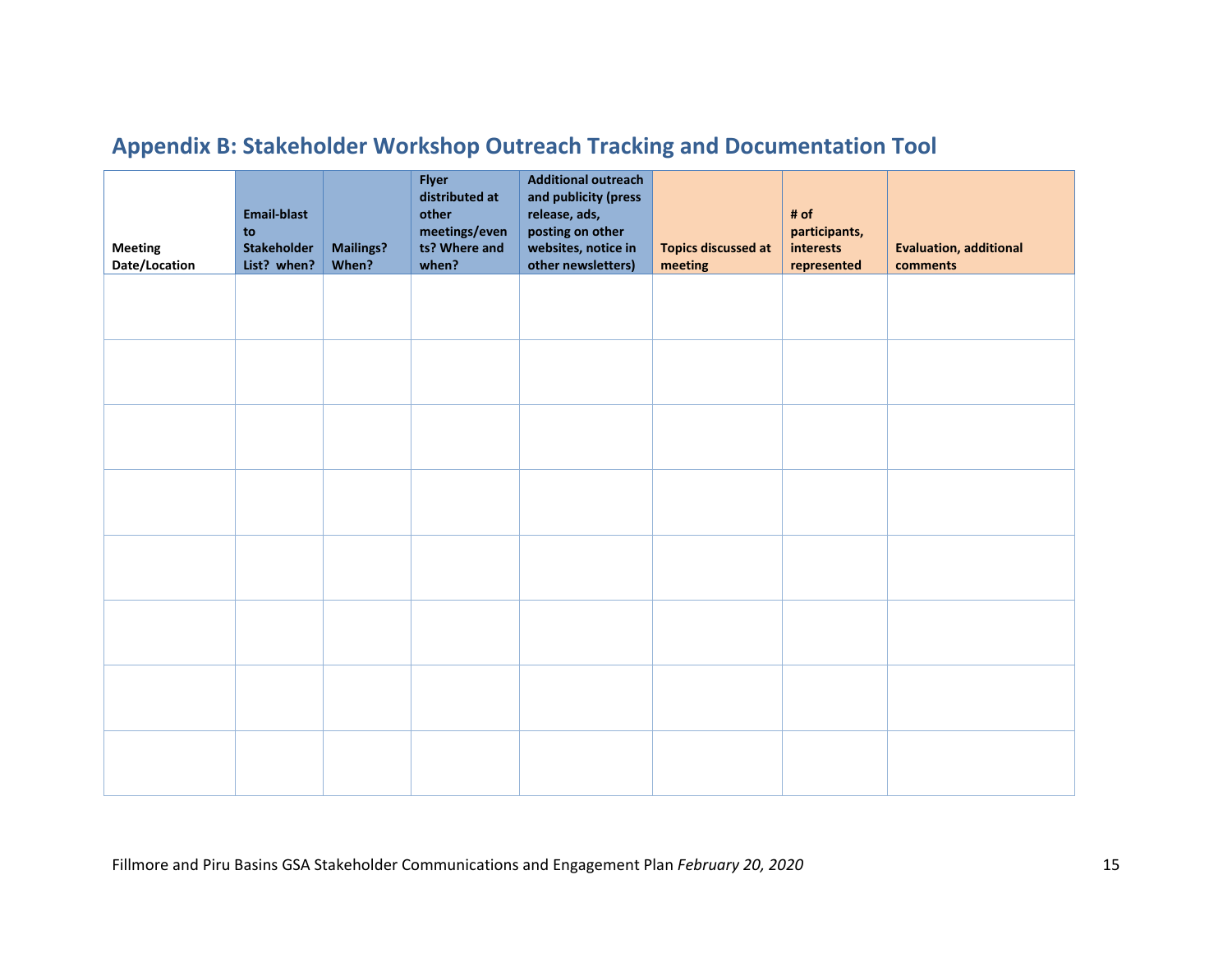# **Appendix C: Venues for Stakeholder Workshops**

<span id="page-18-0"></span>

| Venue                                                                                   | <b>Venue Contact</b>                                               | <b>Room</b><br>Capacity                  | Availability<br>(days/hours)              | <b>Audiovisual</b><br>Equipment,<br>Internet<br>Access/Wifi | <b>Parking</b>                                                                                                                                                | Accessible?                                        | Cost                                                                                                                                                                                |
|-----------------------------------------------------------------------------------------|--------------------------------------------------------------------|------------------------------------------|-------------------------------------------|-------------------------------------------------------------|---------------------------------------------------------------------------------------------------------------------------------------------------------------|----------------------------------------------------|-------------------------------------------------------------------------------------------------------------------------------------------------------------------------------------|
| Veteran's<br><b>Memorial</b><br><b>Building</b><br>511 2nd<br>Street,<br>Fillmore       | Julie Latshaw,<br>jlatshaw@ci.fill<br>more.ca.us                   | Ballroom -<br>500<br>Back room -<br>175  | 24/7                                      | Pull down screen,<br>no projector,<br>no WiFi               | Limited parking in<br>the back of the<br>building, street<br>parking. High<br>School parking lot<br>across the street<br>available during<br>non-school hours | Yes (ramp<br>is located<br>in back of<br>building) | Ballroom:<br>\$125/2 hours,<br>\$275/6 hours<br>Back room:<br>\$50/2 hours,<br>\$250/6 hours                                                                                        |
| <b>Fillmore Adult</b><br><b>Active Center</b><br>533 Santa<br>Clara Street,<br>Fillmore | Julie Latshaw,<br>jlatshaw@ci.fill<br>more.ca.us                   | 200                                      | Weekdays<br>after 5 pm<br>and<br>weekends | No equipment or<br>WiFi, can project<br>onto back wall      | On-site                                                                                                                                                       | Yes                                                | No charge                                                                                                                                                                           |
| <b>Piru</b><br>Community<br><b>Center</b><br>802 Orchard<br>Street, Piru                | Ventura County<br>Parks<br>Reservation<br>Center: 805-<br>654-3951 | Large room-<br>125<br>Small room -<br>65 | 8 am-10 pm,<br>7 days/week                | No equipment or<br>WiFi                                     | On-site                                                                                                                                                       | Yes                                                | Large room:<br>\$250;<br>Small room:<br>\$125<br><b>Plus \$20</b><br>reservation fee<br>and \$275<br>security deposit,<br>On-site security<br>mandatory for<br>events after 6<br>pm |

Fillmore and Piru Basins GSA Stakeholder Communications and Engagement Plan *February 20, 2020* 16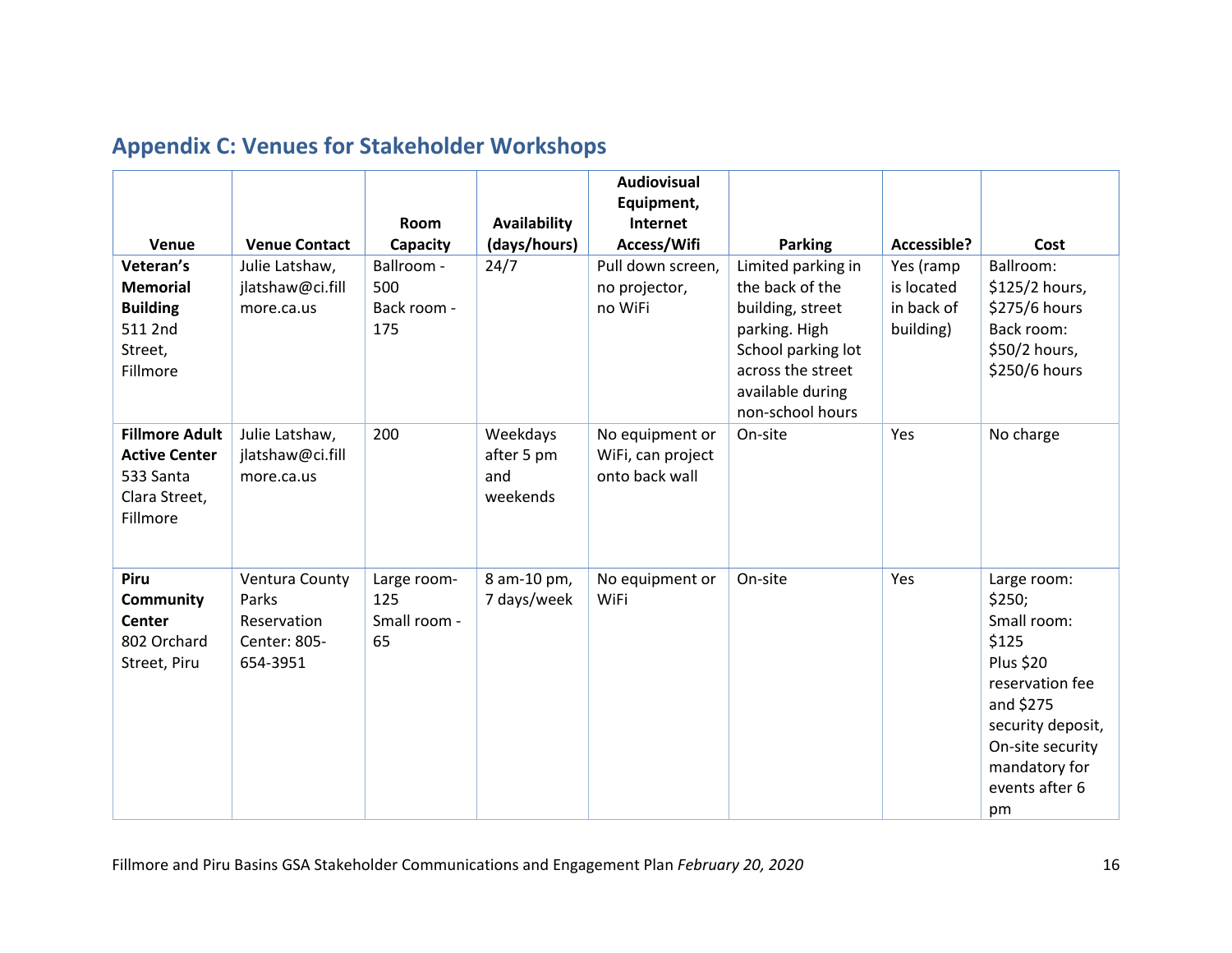# **Appendix D: Venues for Stakeholder Workshops (continued)**

| <b>Fillmore City</b> | Julie Latshaw,   | Varies        | Varies | Must use own  | Behind the building $\vert$ | Yes | No charge |
|----------------------|------------------|---------------|--------|---------------|-----------------------------|-----|-----------|
| Council              | jlatshaw@ci.fill | depending     |        | equipment;    | and street parking          |     |           |
| Chamber              | more.ca.us       | on layout     |        | screen on the |                             |     |           |
| 250 Central          |                  | (dais not     |        | wall          |                             |     |           |
| Avenue,              |                  | conducive for |        |               |                             |     |           |
| Fillmore             |                  | community     |        |               |                             |     |           |
|                      |                  | meetings)     |        |               |                             |     |           |
|                      |                  |               |        |               |                             |     |           |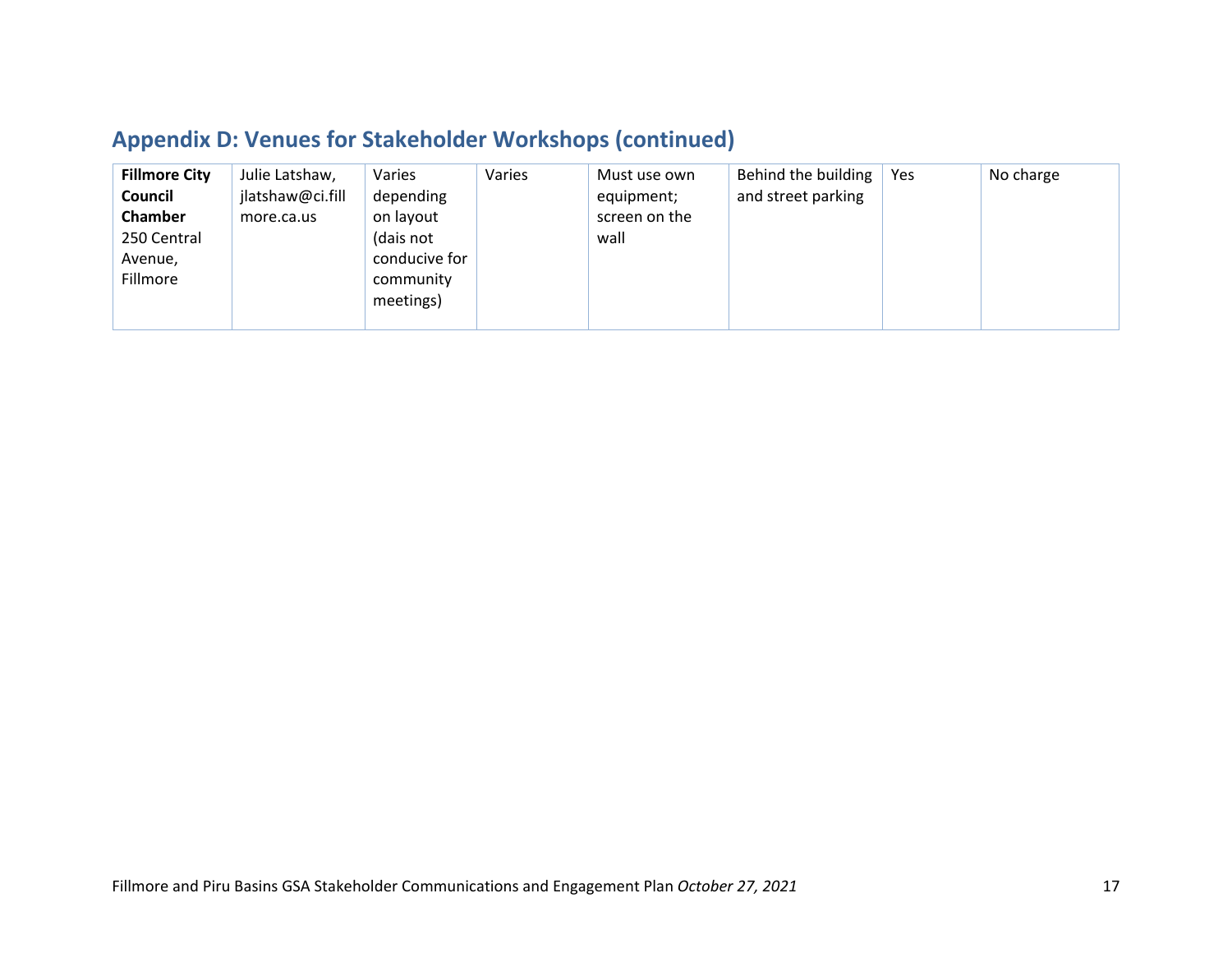## **Appendix D: FPBGSA Board Director Outreach Documentation Tool**

<span id="page-20-0"></span>

|                     | <b>Meeting Date,</b> | <b>Stakeholder interests</b> | <b>GSP</b> information shared/topic |                |
|---------------------|----------------------|------------------------------|-------------------------------------|----------------|
| Agency/Organization | Location             | represented at meeting       | discussed                           | Notes/Comments |
|                     |                      |                              |                                     |                |
|                     |                      |                              |                                     |                |
|                     |                      |                              |                                     |                |
|                     |                      |                              |                                     |                |
|                     |                      |                              |                                     |                |
|                     |                      |                              |                                     |                |
|                     |                      |                              |                                     |                |
|                     |                      |                              |                                     |                |
|                     |                      |                              |                                     |                |
|                     |                      |                              |                                     |                |
|                     |                      |                              |                                     |                |
|                     |                      |                              |                                     |                |
|                     |                      |                              |                                     |                |
|                     |                      |                              |                                     |                |
|                     |                      |                              |                                     |                |
|                     |                      |                              |                                     |                |
|                     |                      |                              |                                     |                |
|                     |                      |                              |                                     |                |
|                     |                      |                              |                                     |                |
|                     |                      |                              |                                     |                |
|                     |                      |                              |                                     |                |
|                     |                      |                              |                                     |                |
|                     |                      |                              |                                     |                |
|                     |                      |                              |                                     |                |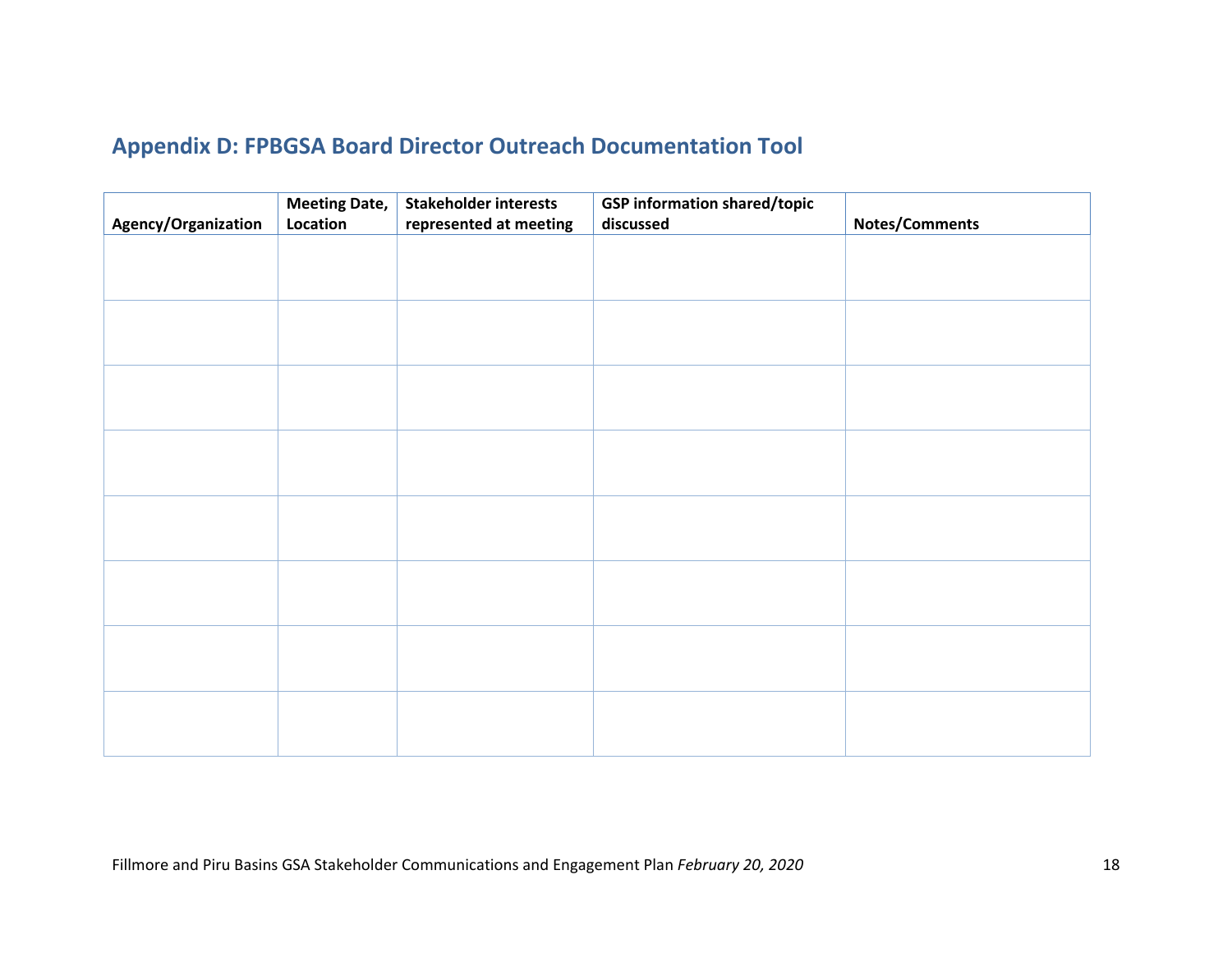## <span id="page-21-0"></span>**Appendix E: Stakeholder Workshop Evaluation Form**

#### Fillmore Piru Basins Groundwater Sustainability Agency **Groundwater Sustainability Plan Stakeholder Workshop Evaluation**

**Workshop Date:** 

Please answer the following questions about today's program by circling the appropriate number.

|                                                                                                                       | <b>Excellent</b> | Good           | Average | Poor           | Very<br>Poor | N/A<br>No Opinion |
|-----------------------------------------------------------------------------------------------------------------------|------------------|----------------|---------|----------------|--------------|-------------------|
|                                                                                                                       | (5)              | (4)            | (3)     | (2)            | (1)          | (0)               |
| 1. What is your overall rating of today's<br>program?                                                                 | 5                | 4              | 3       | $\overline{2}$ | $\mathbf{1}$ | 0                 |
| 2. Rate the usefulness to you of the<br>information in today's program                                                | 5                | 4              | 3       | $\overline{2}$ | 1            | 0                 |
| 3. Rate how clearly the material was<br>presented                                                                     | 5                | 4              | 3       | $\overline{2}$ | $\mathbf{1}$ | $\mathbf 0$       |
| 4. Rate the opportunity provided to<br>ask questions, discuss concerns, and<br>provide input to the GSP               | 5                | 4              | 3       | $\overline{2}$ | $\mathbf{1}$ | 0                 |
| 5. Rate the location and<br>accessibility of today's program                                                          | 5                | 4              | 3       | $\overline{2}$ | $\mathbf{1}$ | 0                 |
| 6. Rate the length of today's program                                                                                 | 5                | $\overline{4}$ | 3       | $\overline{2}$ | $\mathbf{1}$ | $\mathbf 0$       |
| <b>ADDITIONAL QUESTIONS AND SPACE FOR COMMENTS ON REVERSE SIDE</b><br><b>Contact Information (OPTIONAL):</b><br>Name: |                  |                |         |                |              |                   |
|                                                                                                                       |                  |                |         |                |              |                   |
|                                                                                                                       |                  |                |         |                |              |                   |